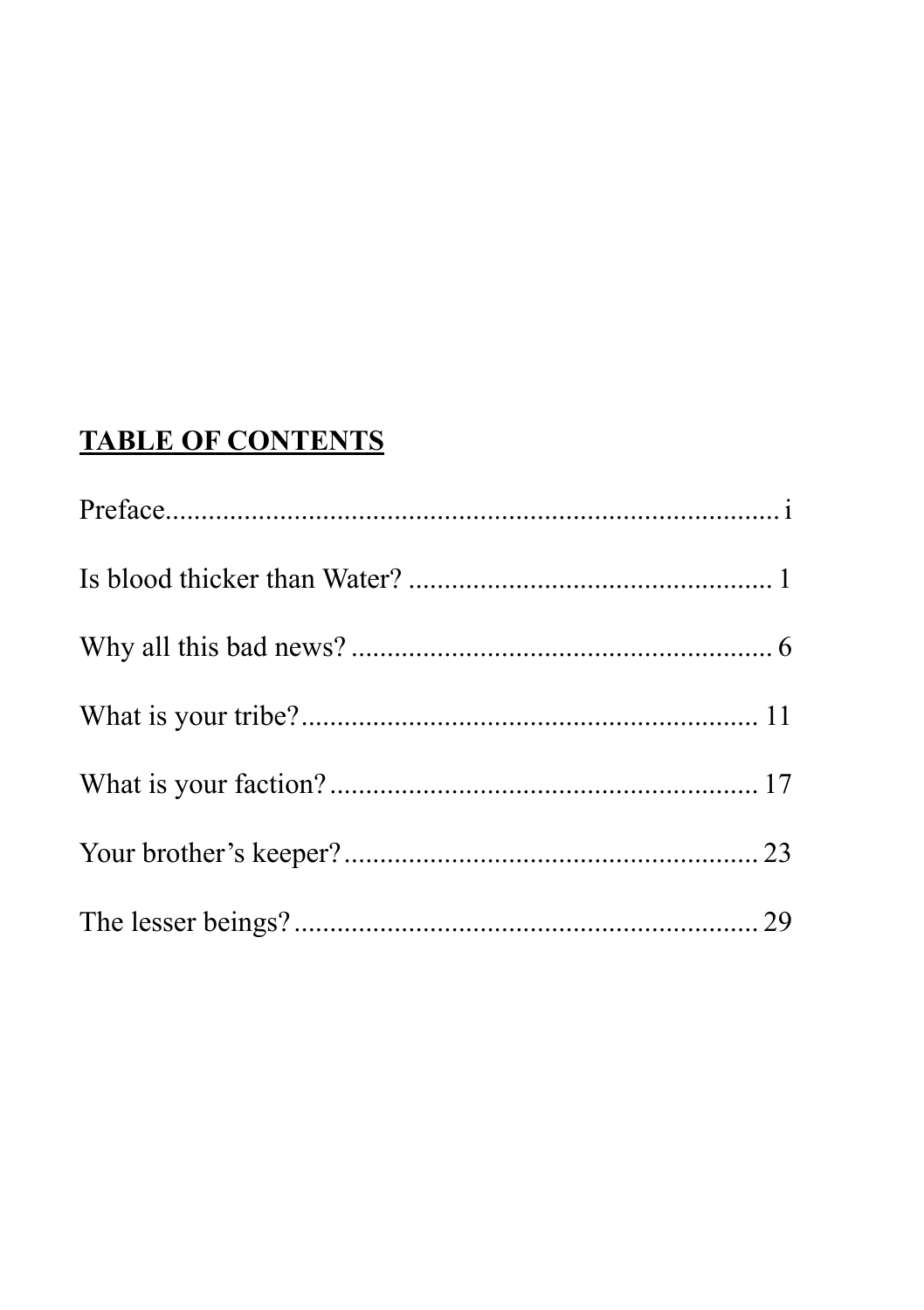First published in 1997 by: The Ecumenical Centre For Justice and Peace P.O Box 64267 Nairobi, Kenya

Reprinted with new preface: 2008

The Ecumenical Trust

Principal Researcher and Writer: **Wahome Mutahi**

Cover Design and Illustrations **Stano**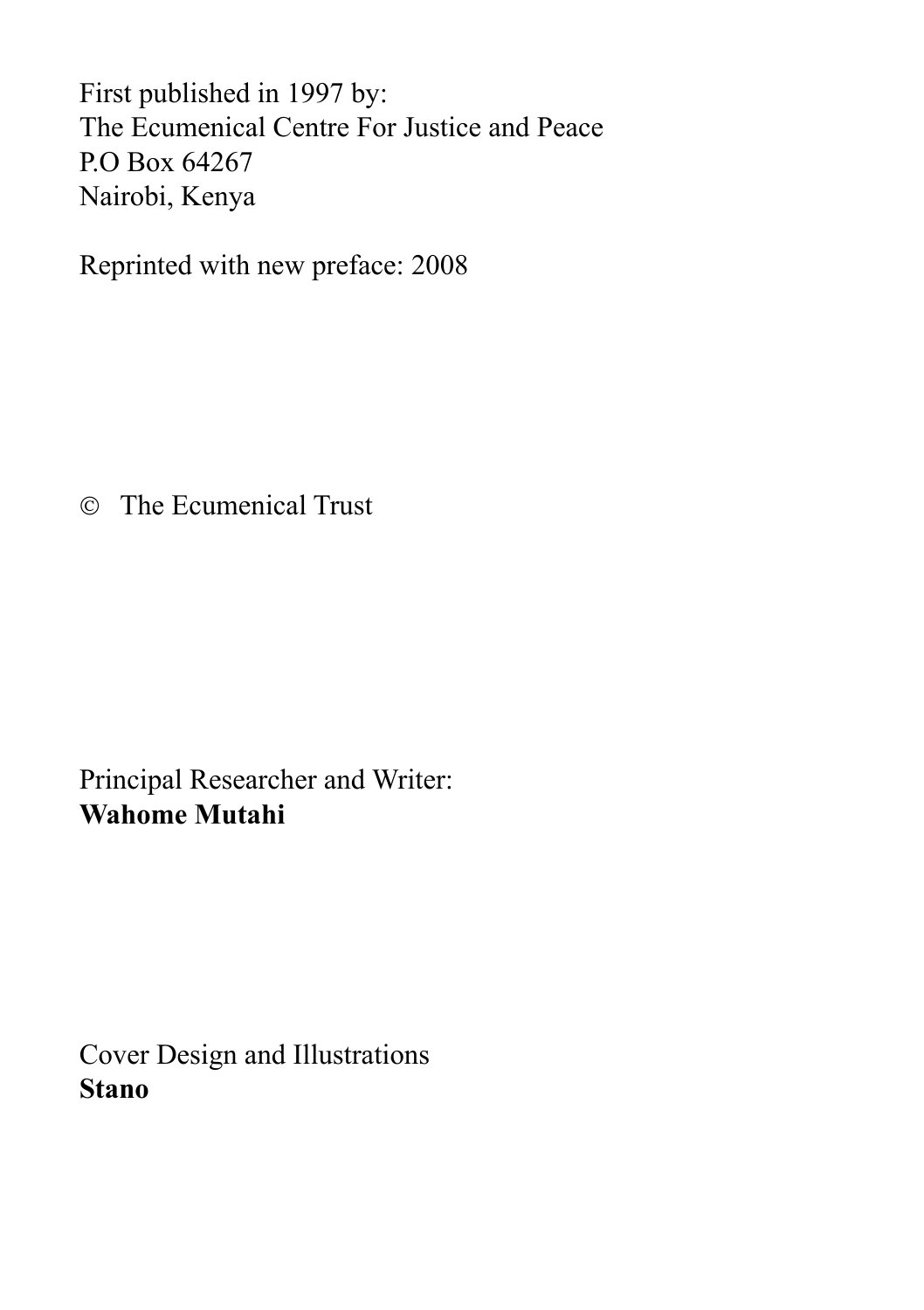# **You And Your Neighbour**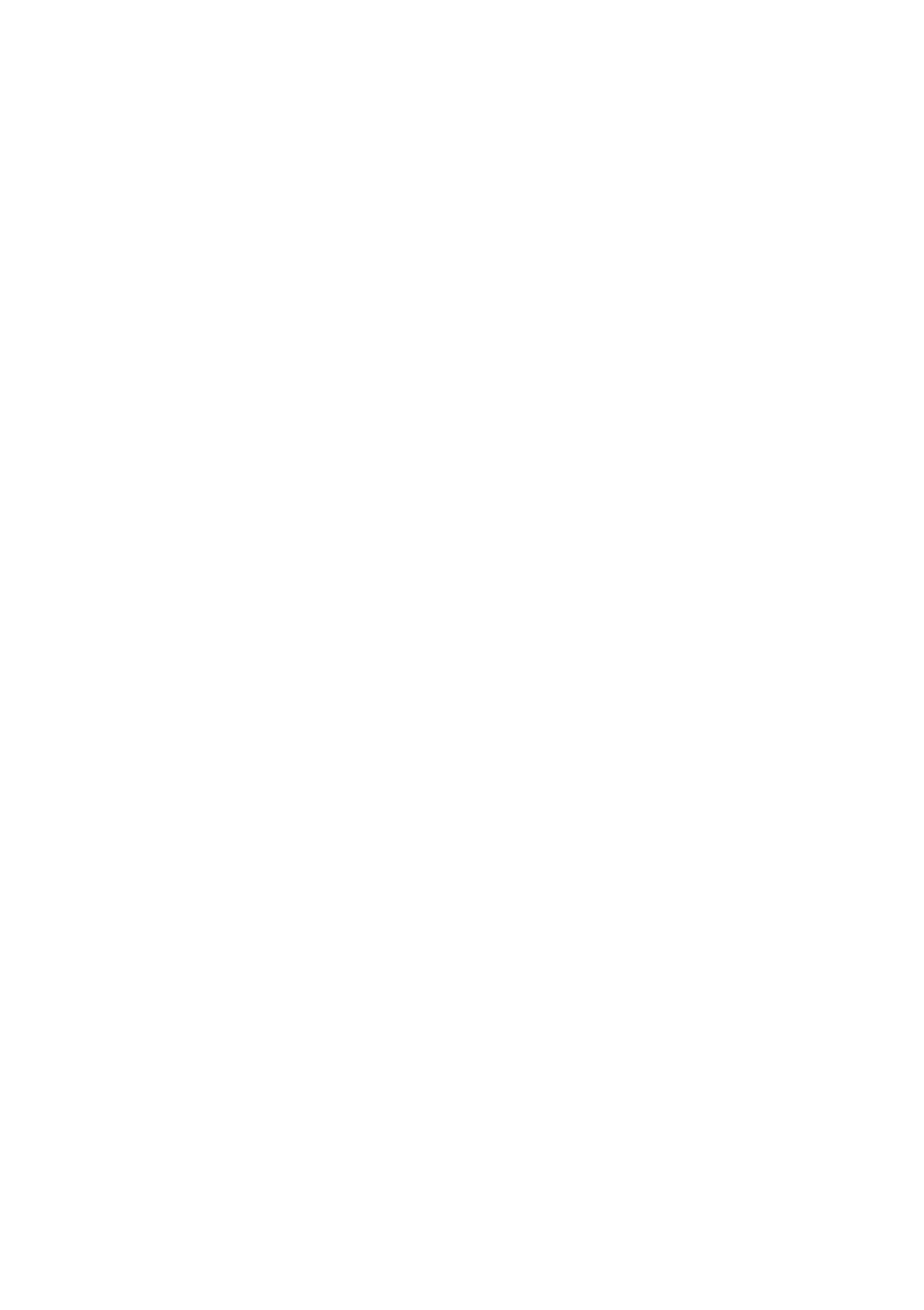#### **Preface**

'Whispers,' the late Wahome Mutahi as we used to call him or rather he called himself , had the gift to translate a complex subject and create a humorous scenario that would make the reader to understand it very clearly that he or she can narrate it to other people without distorting the message therein.

The scenarios created in this book are what we experience in our everyday life. Relatives and neighbours are still fighting one another over land inheritance and boundaries. Land grabbing happens always and the citizens seem helpless because it is done with impunity. In politics we do not tolerate other peoples' opinions even when they are members of our political party. In our religious and other civil society institutions, we are divided along ethnic and political lines. We are divided between personalities rather than issues and policies. Women are still being degraded and considered as lesser beings. Our traditions, despite many years of development and human rights promotion still look down on them. Our obligation to be mindful of other peoples' welfare and thus confirm to be our sister's or brother's keeper does not hold any more.

The book is speaking to us today and the points for discussions are varied as they were then. As the reader will observe the issues we discussed in 1997 and 1998 are still alive ten years later We have not edited these stories lest we distort the message that 'whispers' wanted to pass to the Kenyans and exhort them to peacefully coexist.

Though our general elections have always been characterised by ethnic clashes we had considered ourselves to have matured democratically and therefore never expected any clashes in 2007.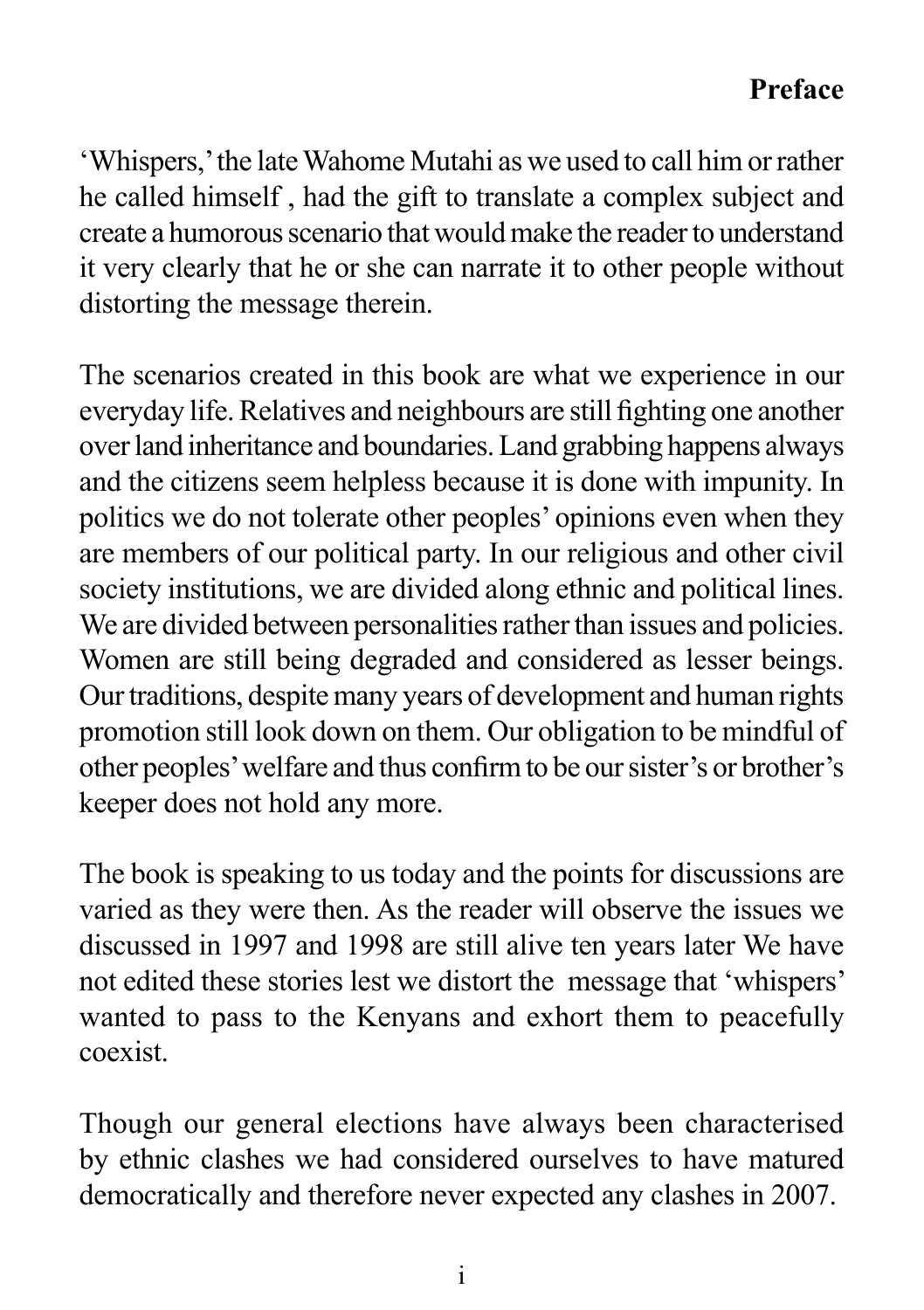The 2005 referendum had made us feel that we could conclude an election with a crisis like what was witnessed after the announcement of the results of the 2007 Presidential elections. Since as different communities we had a clashes free referendum we assumed that we could experience the same in the 2007 General Elections.

We even reasoned that our communities have now been moulded into one state. We thought we had buried ethnic (tribal) feelings and prejudices but this was only wishful thinking. The Ndun'gu inquiry and the New Land Policy initiatives had given us some hope. However it seemed no action was being taken..

We had thought that we had become cohesive although we knew very well that tribalism was still being practiced even in sacred places. Since there is some intermarriage and we may have participated in some socio-cultural and development activities we thought we had become good neighbours. Nepotism is the rule of the day. Some people felt that their children and relatives were better than the others.

These scenarios shall assist us to revisit our values and virtues as a nation, if we have any! Let us remember that our patriotism is proven by our love for our country and one another. It is high time we practiced the golden rule: Do unto others what you would want then to do unto you.

The Ecumenical Centre for justice and Peace believes that the core of civil society is peaceful coexistence. It believes that the much more important question is not 'Who is my neighbour?' but 'Where is my neighbour?'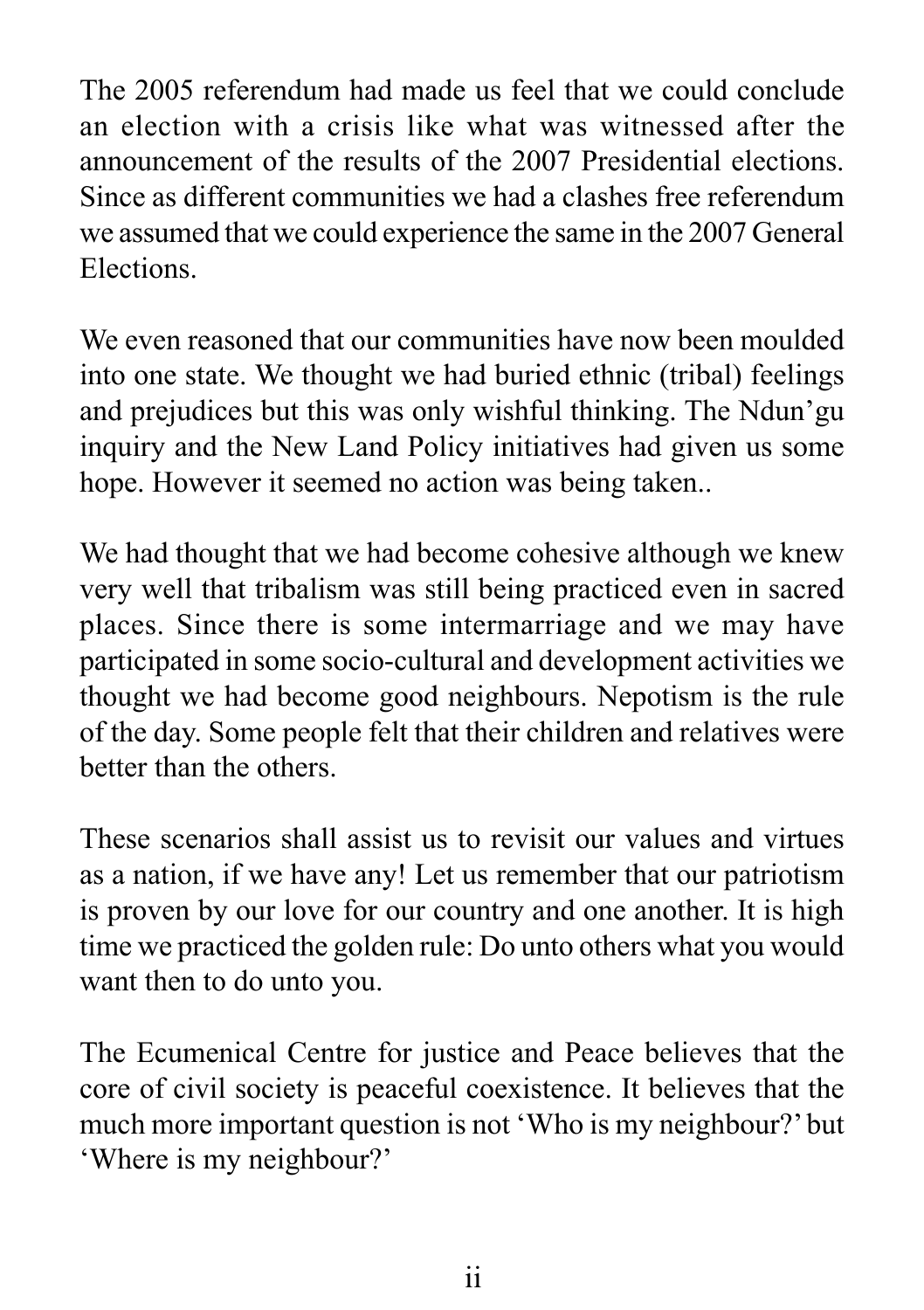This manual is an effort to prompt discussion on the issues of conflict resolution and agreement. The book is dedicated to all those who believe that "Blessed are the peace makers........"

We would like to express gratitude to the researchers of this manual and the late Wahome Mutahi in particular for his efforts to compile this work; the participants of our civic education workshops where ideas for this book were discussed for the first time; Hanns Siedel Foundation for sponsoring the workshops and printing the book.

**Rev. Jephthah K. Gathaka Executive Director Ecumenical Centre for Justice and Peace (ECJP)**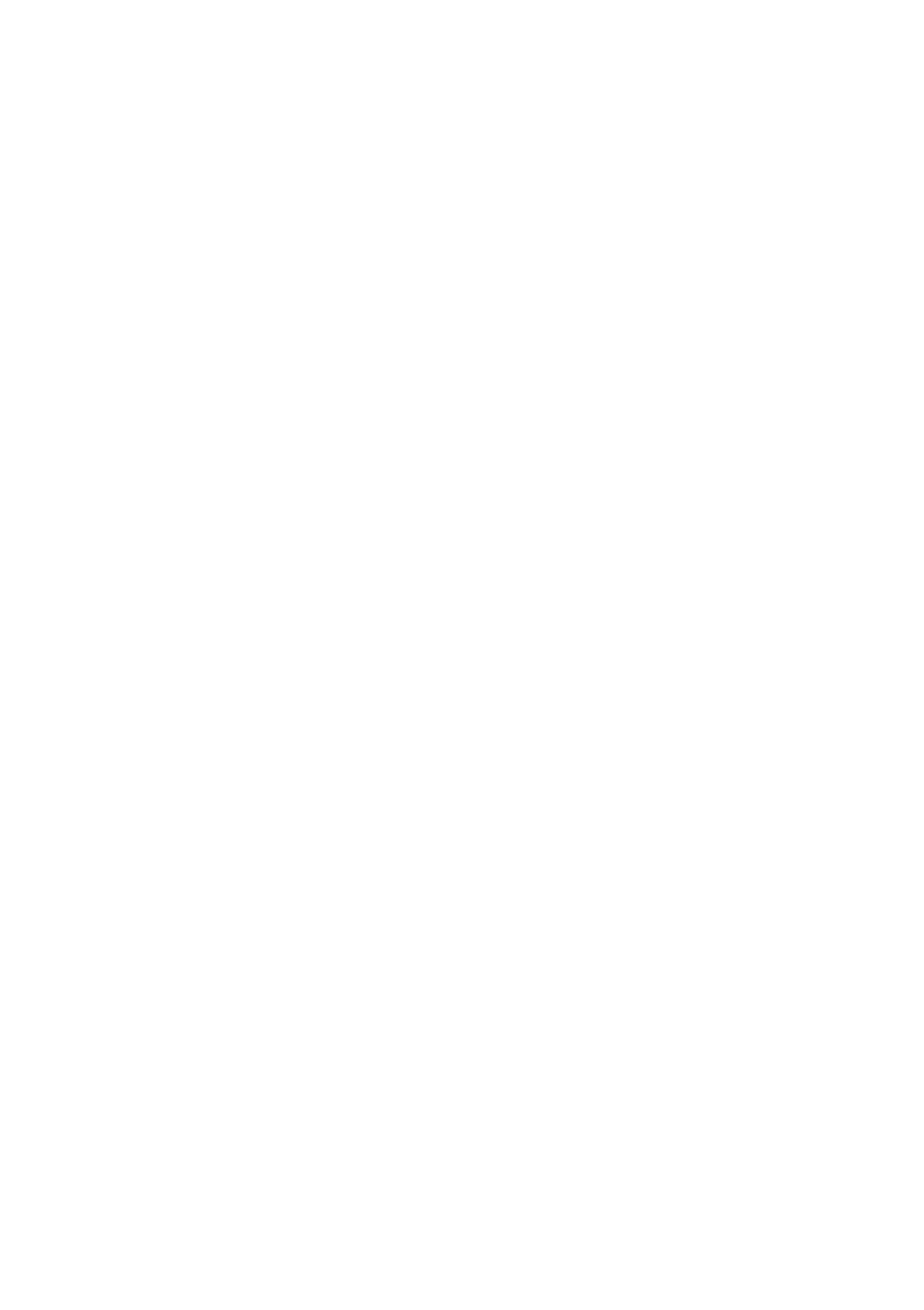# **Is Blood Thicker Than Water?**

The neighbours had gathered and were watching from a distance. Some of them were holding their breath as Chetu chopped down the tree. Every time he struck the tree with the axe, he looked up at the tree as if he was saying a prayer. Members of his family stood a short distance away.

His brother 'Yangu' was watching from across the fence, his face full of anger. With him were the immediate members of his family. They, too, were looking at the tree Chetu was cutting anxiously.

It was as if the members of the two families were watching a battle scene and were ready to join in at any time.

The area assistant chief was also there, dressed in his full uniform and watching the scene with keen interest. Chetu continued to chop the tree and when it fell, it was met with two different reactions. Chetu and his family sighed with relief while Yangu and members of his family frowned.

Yangu shouted, "The tree's branches have touched my fence! I must be compensated for the loss. This is a violation of my land. It has happened before and I am not going to allow it again."

The assistant chief joined members of the two families who were now gathered near the head of the tree. "Peace, peace" he said, trying to calm those present. "You Chetu and Yangu are brothers and that is one reason why you should not fight over a trivial matter."

"It is not a trivial matter," protested Yangu. "His tree has fallen on my fence. This is yet another provocation. For how long shall I suffer in the hands of my brother? First, he takes the best part of the land and then he provokes me all the time.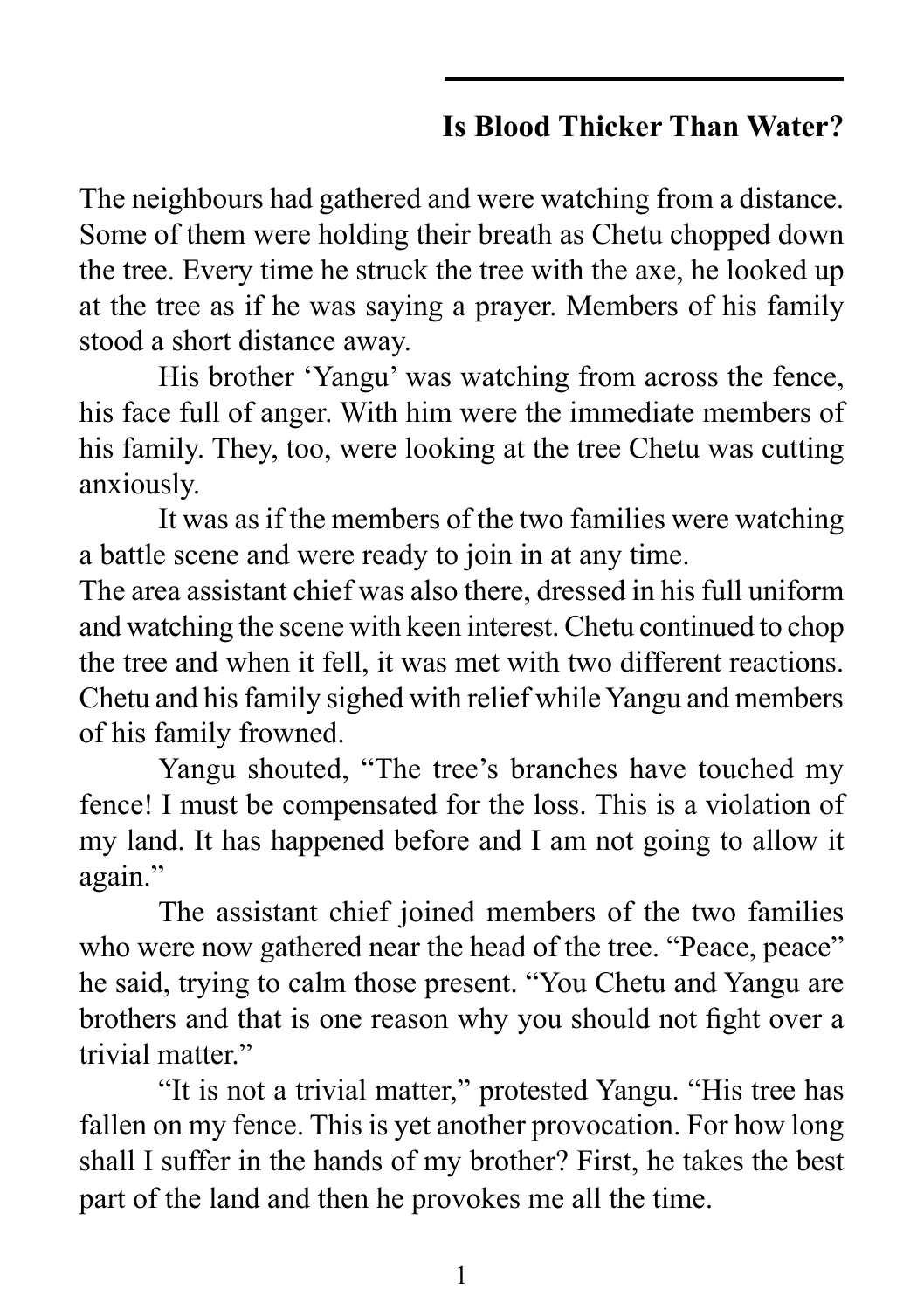

I will not let him get away with this today."

 Chetu responded, "Bwana assistant chief, I did not give myself the part of the land which has arrow roots, the one that my brother imagines is the best. It was apportioned to me by the elders of the clan."

"Whom you bribed!" protested Chetu.

The assistant chief responded, "You people really surprise me. This matter was settled long ago and yet you still fight so much that one brother cannot cut down a tree near the fence without the whole village coming here to witness what could turn out to be war."

Choyo, Yangu's wife said, "It is all the fault of the clan elders. Why did they have to give the Chetu family all the portion that has arrow roots. Who said that our family does not have teeth to eat arrow roots?

"But the strip that has arrow roots is so small that it was not enough for two families. When the clan cast a vote, it went to the Chetu family, " said the chief.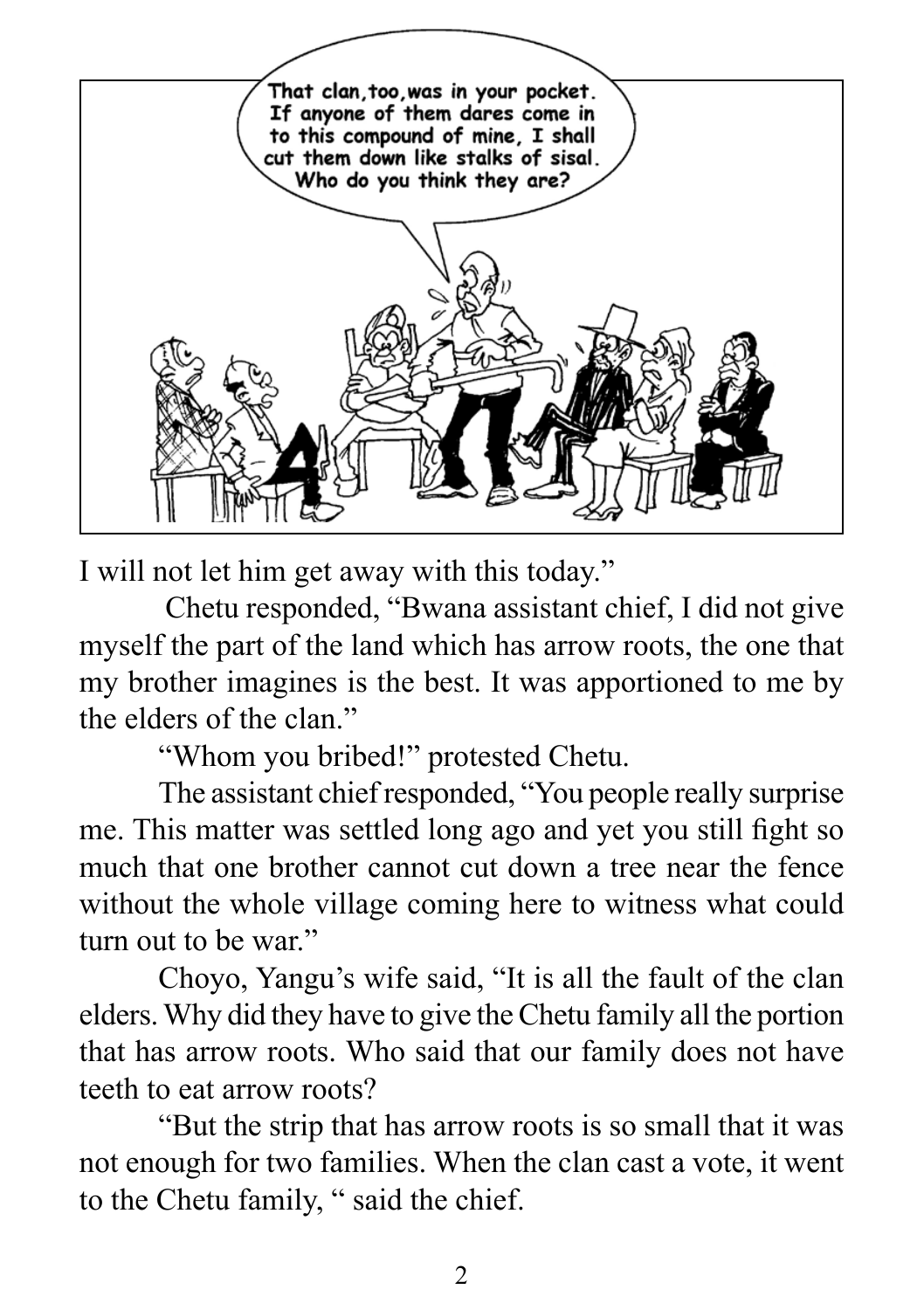"Even members of the neighbouring clan who were witnesses agreed with that decision," said Chetu.

Yangu protested, "That clan, too, was in your pocket. If any one of them dares come in to this compound of mine, I shall cut them down like stalks of sisal. Who do they think they are to interfere with our land. Who does not know that their rich sons are making the members of our clan poor by buying out all the land that is available**?"** 

Mrs Chetu came in and said, "Those who are selling the land are not being forced to. Those who are buying are simply coming in and buying what is being offered for sale."

Chochea, a neighbour interjected. "I disagree, If those who have money did not tempt those who have land, they would have no land to buy. That is why our land is also going to foreigners!"

"Foreigners?" Asked the chief"

"Yes, foreigners," said Chochea, with confidence. "People who are not members of our tribe leave alone our clan. Haven't we seen them come and buy out our land and leave us landless. Bwana assistant chief, why do you and your land board allow that?"

The assistant chief replied without hesitation. "Because it is a case of willing seller and willing buyer. If you wish to sell me that shirt of yours and I have money, there is nothing wrong with that."

 "I disagree," said Chochea, "Why can't those foreigners buy land where they come from? Why must they come here?"

"Because they are not foreigners. They are Kenyans. You, too, can buy land where they come from because you too are a Kenyan," said Chetu.

Yangu who was still looking very aggrieved said, "You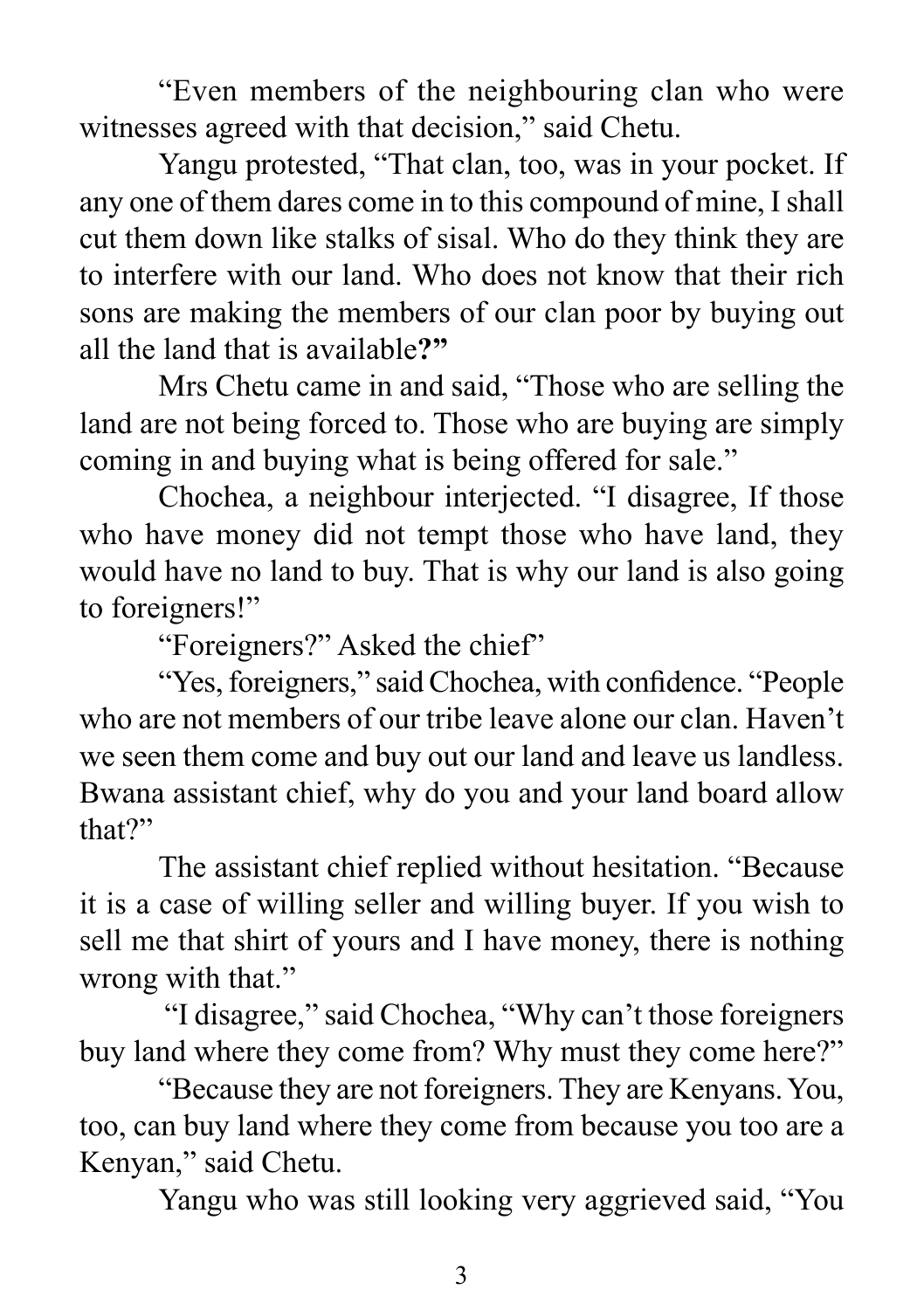people want me to forget that Chetu's tree has fallen on my fence. You want me to forget about it the way you also wish me and my school committee to forget that the school playing field has been grabbed by one of our leaders."

"Could he be the same one who grabbed the road leading to our church?" Enquired Mama Birika while looking at the assistant chief.

The assistant chief responded, "Those two pieces of land were not grabbed. They were legally given to the man you are talking about. He has all the necessary documents for them."

"It does not matter," protested Chetu. "Whether he has papers or not it does not matter. What matters is that the plots belong to the public. They are meant for public use and an individual has no business taking them."

The assistant chief spoke with authority and said "We are tired of this bickering between Chetu and his brother Yangu. I would suggest that their clan settle this matter once and for all $"$ 

"I shall hear nothing of it!" asserted Yangu with anger. "All those elders are corrupt. This matter will have to be settled in court. My family must have its share of arrowroots. "

**"**You may go to court if you wish Yangu," said the assistant chief, "but for now, I would like to see you and your brother in my office to settle the matter of this tree." The crowd dispersed as the two brothers followed the chief.

# **CONSIDER**

1. Cite other examples in which close members of a family have become hostile to each other in your area. What are the other causes of hostilities apart from land disputes?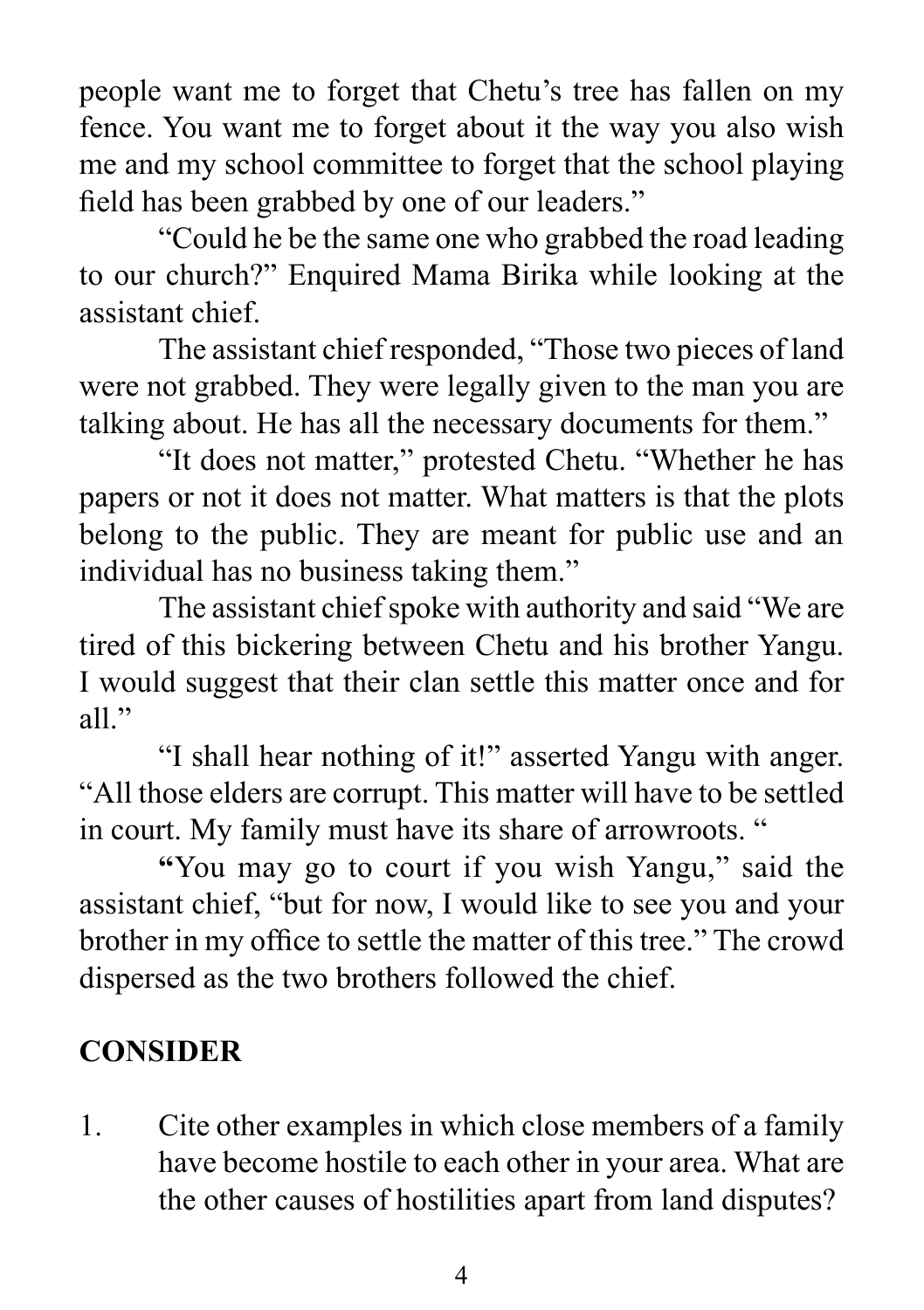- 2. From the story, what do you gather to be avenues for reconciliation between hostile parties?
- 3. After reading the story, why do you think that some of the known methods of reconciliation fail?
- 4. From the example of Chetu and Yangu, what do you think is the result of their hostilities to relations between members of the same clan, different clans and to their region?
- 5. The system of willing seller, willing buyer gives the tribes and individuals who are economically better to exploit the poor. Do you agree? Give your reasons.
- 6. Why do you think there are increasing incidents of land grabbing and what could be done?
- 7. What effects do you think land grabbing has on peace?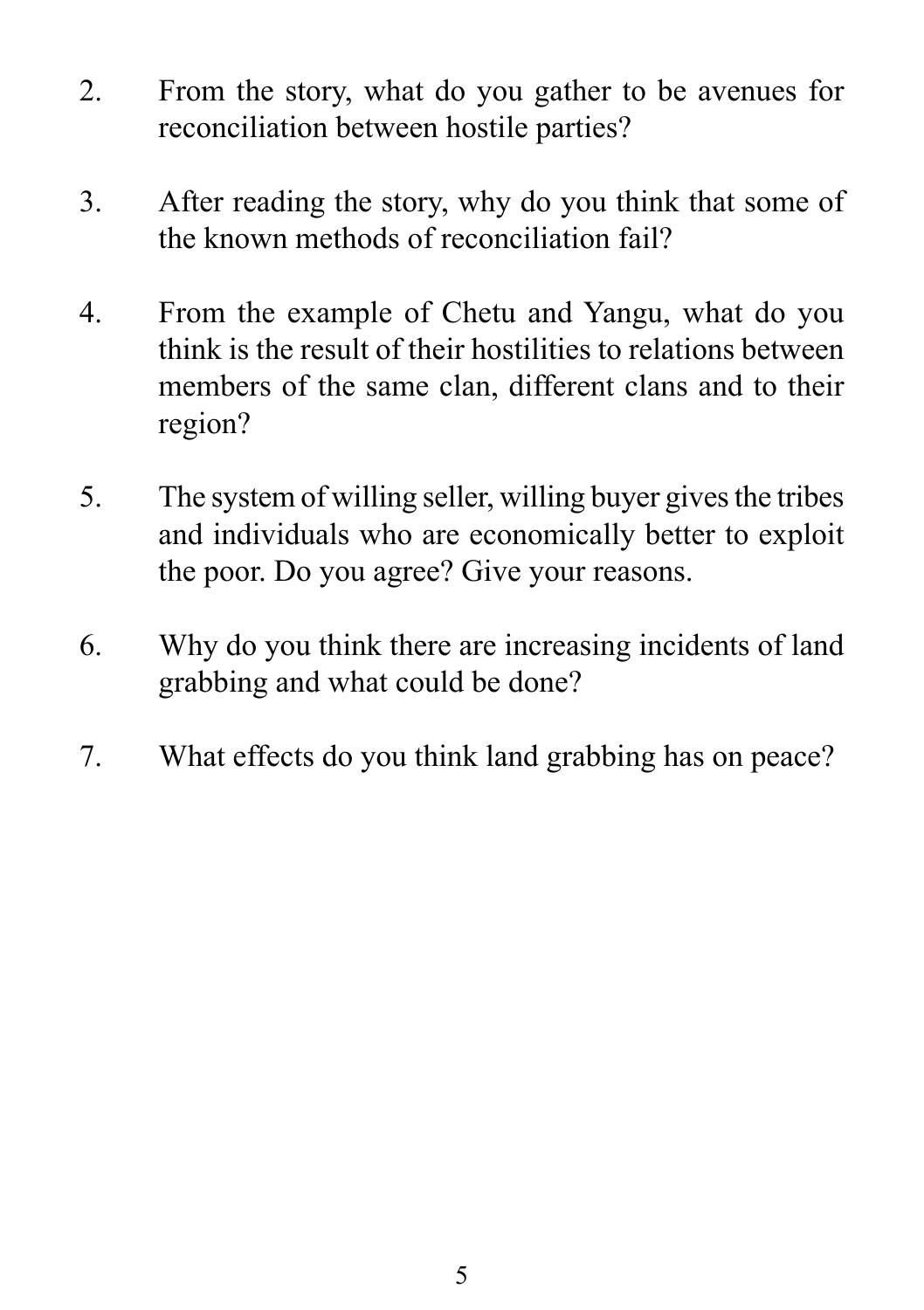### **Why all this bad news?**

Baba Gazeti was driving to work as Mama Gazeti read the daily newspaper. Dada Maarifa, their neighbour, was sitting behind lost in her own thoughts.

Mama Gazeti threw the newspaper on the dashboard in anger and said, "I will stop reading newspapers. They have nothing else to do except to make us angry*.*

"What is it that the newspaper has that has annoyed you so much?" enquired Baba Gazeti.

"Everything as usual," said Mama Gazeti. "It is the usual of robberies, beating their wives, politicians insulting each other, people being reminded that they come from different tribes..."

*"*I hope there are no such news, in my favourite sports pages," said Baba Gazeti trying to move his wife away from the subject.

"Even there we are not spared," said Mama Gazeti in disgust.

"There we have enough stories and pictures of football riots over the weekend. One referee broke his leg."

Dada Maarifa said, "We cannot blame newspapers for reporting what happened. It is just that we are living in a country where those things are happening. Even if the newspapers or us pretended that those things have not happened, there would be no difference. Things would continue as they are."

"I agree," said Baba Gazeti. "However, I am concerned about our children watching TV. Apart from the programmes that are full of sex and violence, the news programmes are full of news of leaders telling lies in the open and promoting violence."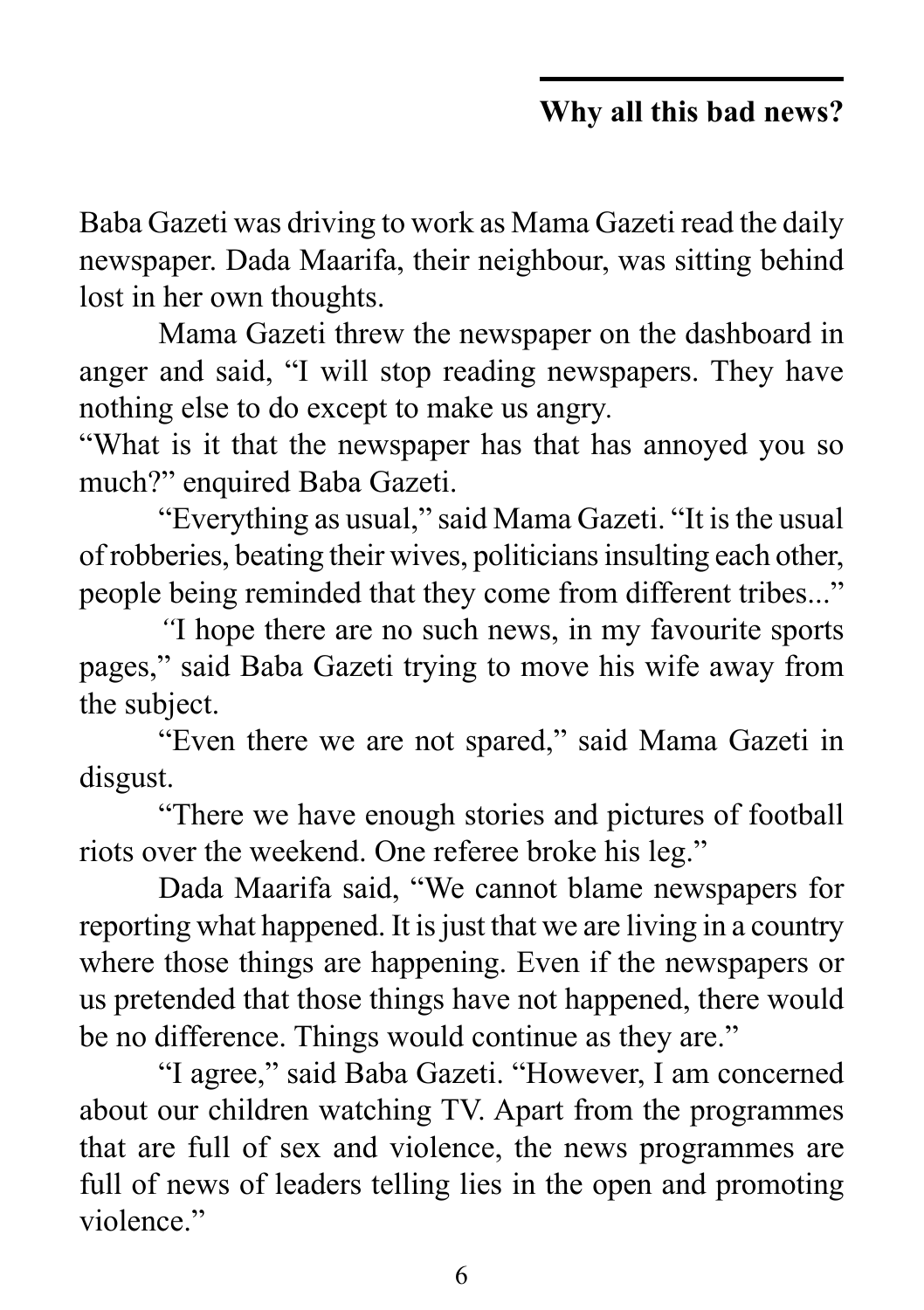

"Any parent would be concerned" said, Mama Gazeti. "Our children are indeed picking bad models from those leaders."

Dada Maarifa clicked her tongue in annoyance and then said, "I think some of those bad incidents reported in the newspapers are as a result of the words and actions of leaders. How can you tell your children not to riot in schools when adults are seen on television throwing stones during political meetings. We cannot drink wine in public and ask our children to drink water."

Mama Gazeti shook her head and retorted, "Since we cannot keep our children away from newspapers and radios, that is why these incidents should not be reported. We should keep them away from bad examples."

"Allow me to disagree," said Baba Gazeti, "The problem does not lie with the messengers who bring us bad news. It lies with those who do what the messenger reports. We have to look for solutions to these problems"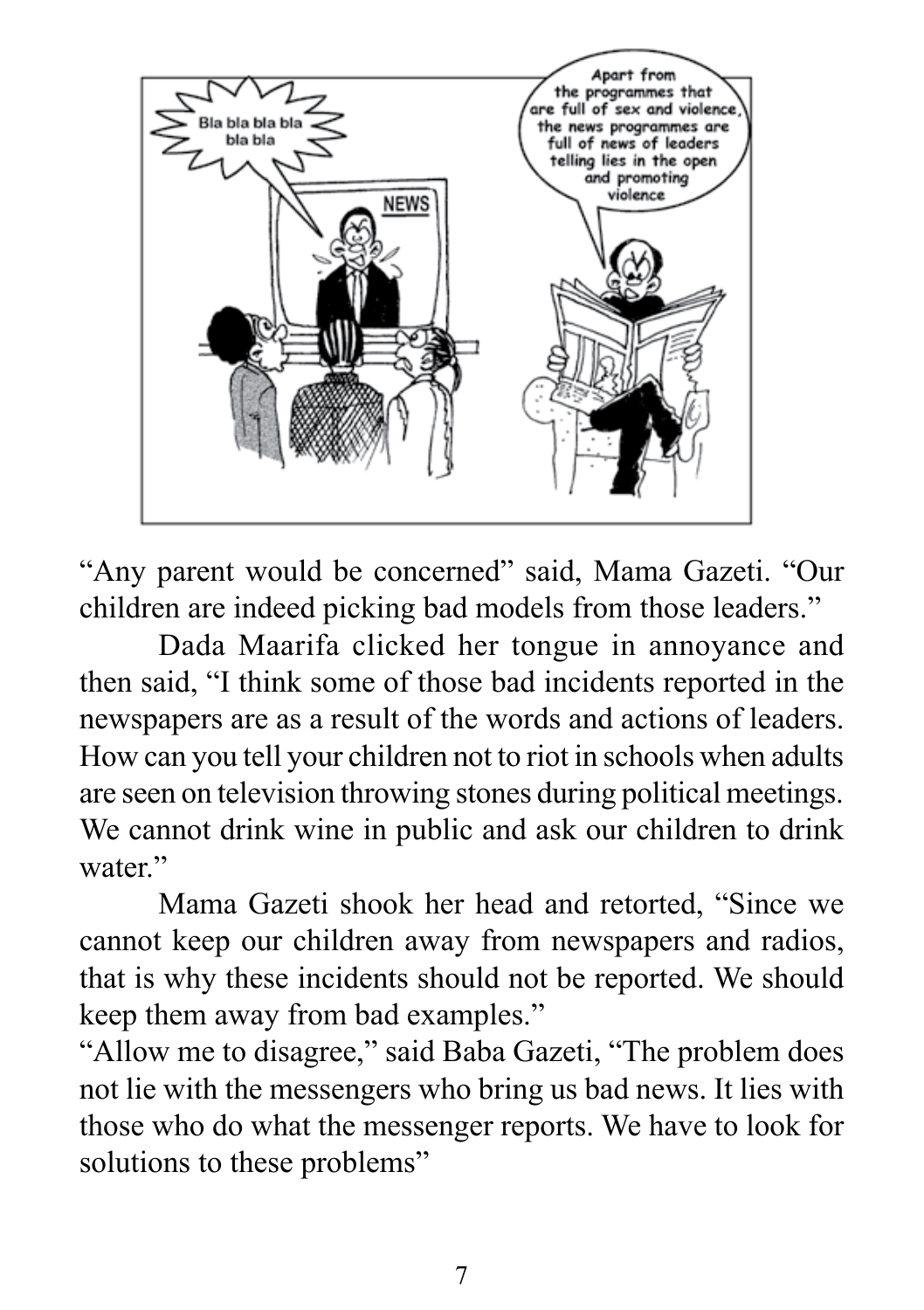"As I have already said, violence, disagreements and generally lack of peace in this country is caused by leaders. If they could preach peace, there would be peace," said Dada Maarifa.

"Mama watoto, you are now going to tell me that the next time we quarrel we should blame our chief or our D.O," said Baba Gazeti. They all burst out in laughter.

Mama Gazeti was the first to speak and said, "My point is that those who are in leadership at all levels should set examples be it in home, churches, offices and so on. Once they do so, that is a big step towards stopping what we are seeing in the country at present."

Baba Gazeti responded, "That is easier said than done because the mzee in the house traditionally does not want to listen to the wife. In the offices, the boss is the boss so he has to harass. In the location, the chief is the chief so he has to use his authority. So on and so on until we have come to believe that some tribes must sit on others because they are bigger, better economically or have produced more national leaders than others."

"Finally," said Dada Maarifa in desperation, "it becomes the survival for the fittest".

As she was saying so, a Matatu swerved dangerously in front of Baba Gazeti's car and its driver made an angry gesture while shouting obscenities.

"See, mama," said Baba Gazeti, "even if you don't read newspapers, you will still encounter incidents of violence. Now, what did I do to make that fellow drive the way he did?"

Dada Maarifa replied, "He just wants to relieve his tensions. Matatu people have tensions because of their hard work. Finally, they have to relieve it on someone else. You just happened to be near."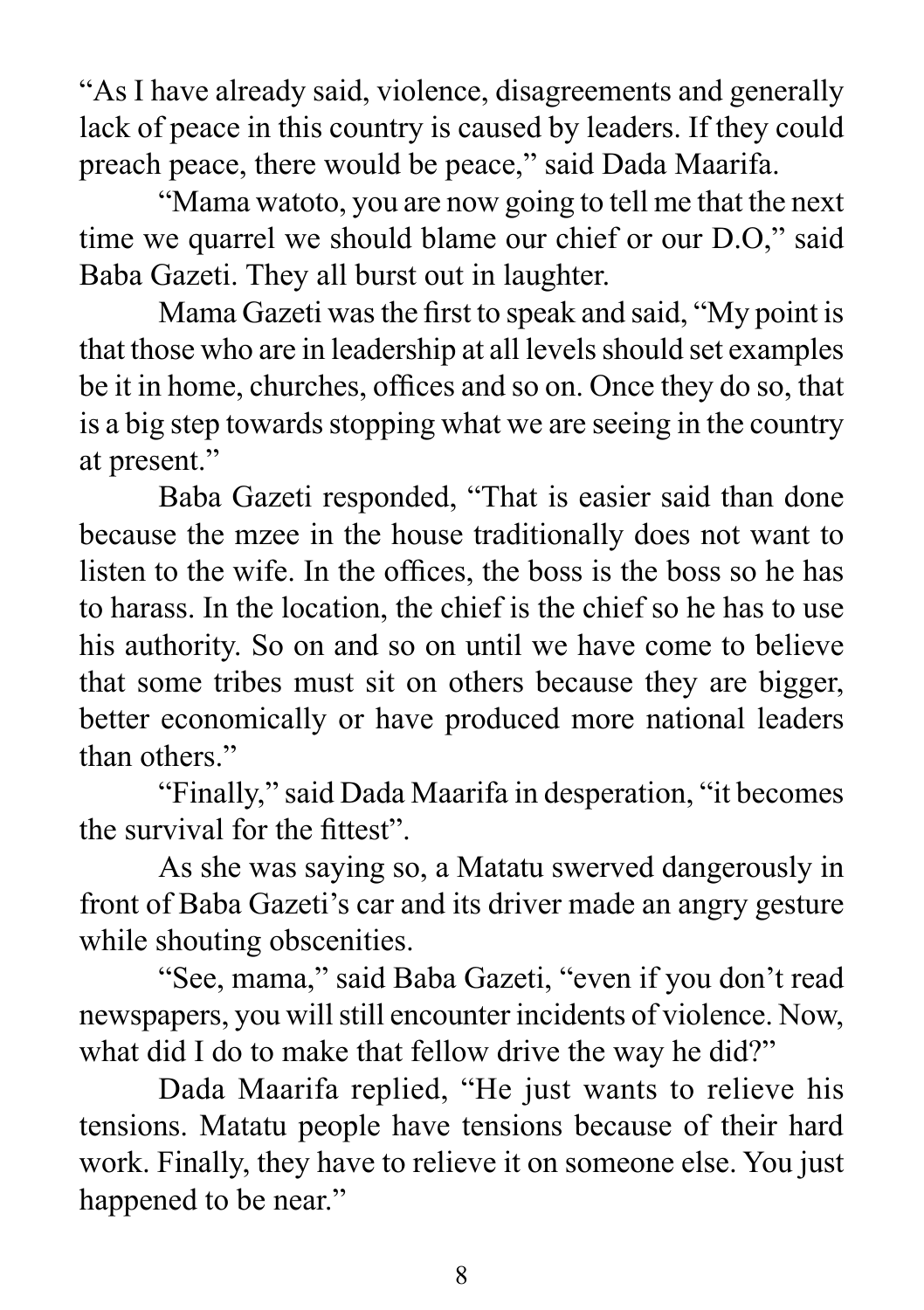"What will the world become if we all make a habit of relieving our tensions on other people. The world will become uninhabitable," said Mama Gazeti.

"I could not agree with you more. It is quite true but at the same time, I am surprised that even educated people relieve their tensions by engaging themselves in such criminal activities as mob justice," said Baba Gazeti.

Dada Maarifa reacted by saying, "In some cases, it is not tensions in individual that leads them to what you call mob justice. I call it mob injustice although it is caused by frustrations. People are so frustrated by the police failure in arresting criminals that they turn to violence."

"There are reports of it in the newspaper today. There is even a picture of a young boy who was burned with a tyre on suspicion of theft," reported Mama Gazeti. She continued, "Personally, I see no difference between what Dada Maarifa calls mob injustice and police injustice. I mean, what do you call an incident in which the police kills a suspect?"

Baba Gazeti said, "I disagree with taking life under any circumstances. I am not a person who goes by the belief that an eye for an eye.

"How then do we control crime?" asked his wife

Dada Maarifa responded, "One way is to reduce poverty in the country. So long as the gap between the rich and the poor remains big, there will be crime.

At that point, they came to a traffic jam and a parking boy extended his dirty hand towards the car.

"See what I mean?" asked Maarifa as she gestured towards the parking boy.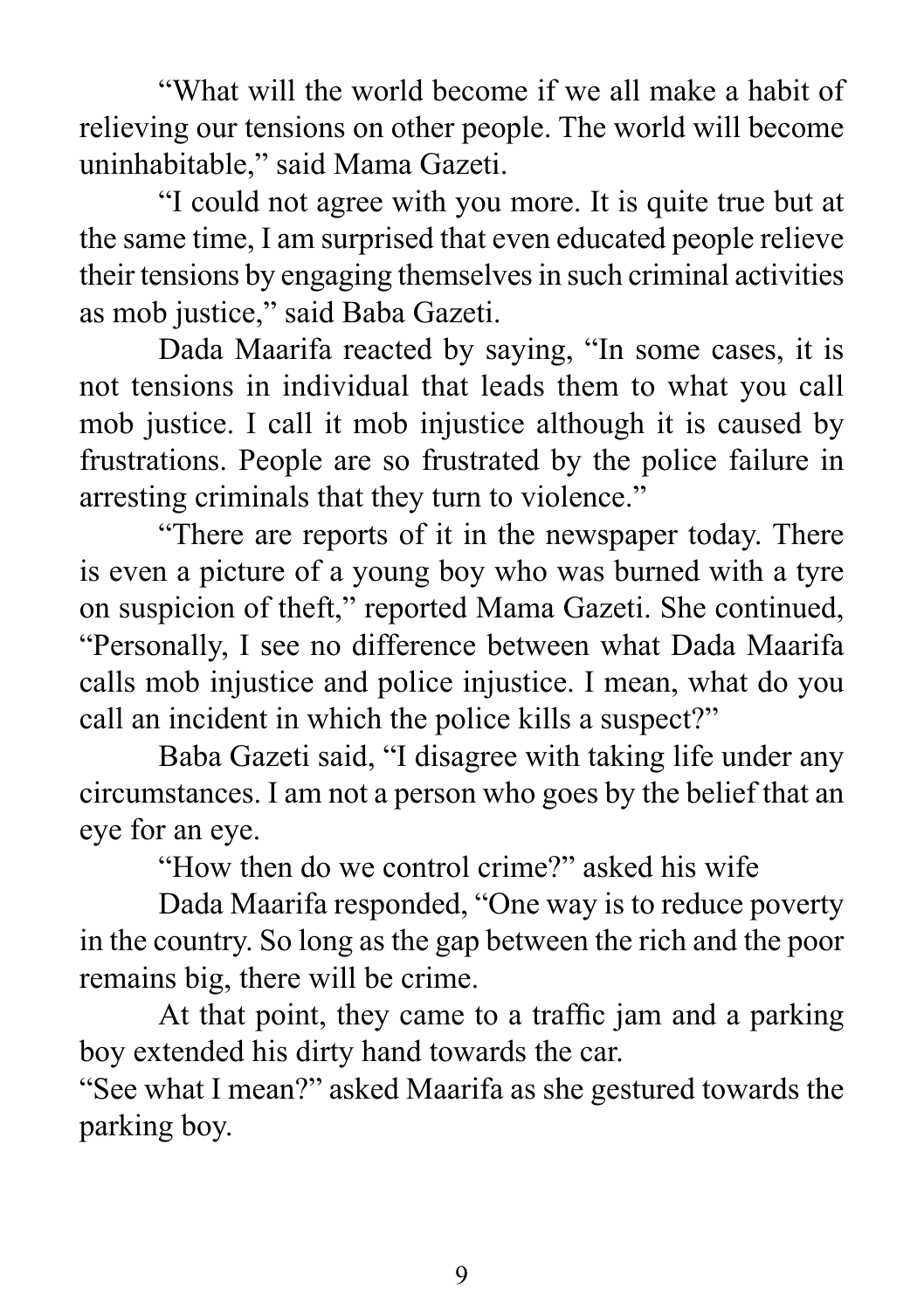# **CONSIDER**

- 1. After reading the story, name some causes of violence in the country. What other causes can you name from your own experience?
- 2. We should not blame those who cause violence. We should blame the causes that make people violent. Do you agree? Give your reasons
- 4. What do you think is the role of role models? How do you think they have succeeded in providing examples and what are the effects of their behaviour in society?
- 5. Peace begins at home. Discuss this in relation to peace and reconciliation in such places as the home, church, cooperative society and such other organisations.
- 6. Examine the traditional set up of your community. Propose ways of bringing up the young in it which could be used today to counter such influences as the violence portrayed on television
- 7. Life today is full of tensions that could cause violence. What are some of the causes of those tensions and how could they be defused?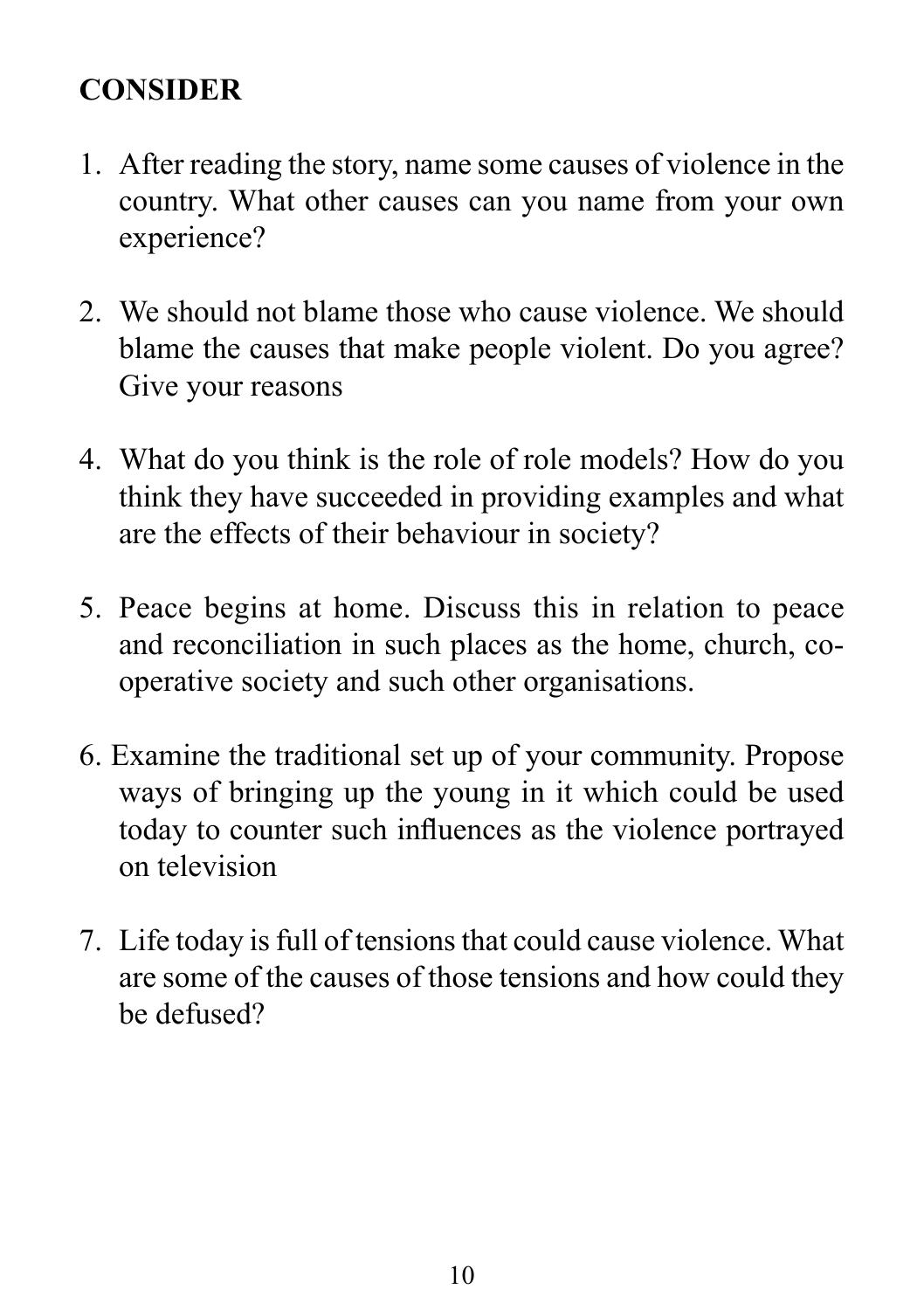## **What is your tribe?**

John Kabila looked behind his back for the second time. He then looked right and left. After that he said, almost in a whisper, to his friend Dada Siri across the table in the hotel where they were, "Walls have ears you know. One must be careful when speaking".

Dada Siri looked at him in disbelief and said, "You are not telling me anything against the law. We are just discussing things about our country. The police surely cannot be bothered by what we are saying."

"The police may not be here but what we are saying could reach them second hand through other people and that is what l am scared of" said Bwana Kabila still speaking in a low volume.

"I don't understand you," said Dada Siri. "I still don't understand the source of your fears."

Bwana Kabila was quick to respond and said. "It is just that you cannot afford to say certain things when members of some tribes are near. You just cannot trust them. They think that they own the Government.".

Dada Siri laughed and then said, "I did not know that even people like you who are learned and have lived in the city for so long think like that. Really, why would you fear a person from another tribe? I thought we were all Kenyans!"

Bwana Kabila responded angrily, "We were Kenyans some time back but today we are just tribes whether you like it or not. Some three years ago, I was a Kenyan but now I belong to a tribe."

"Surely you cannot change that fast," protested Dada Siri. "Things don't happen that way."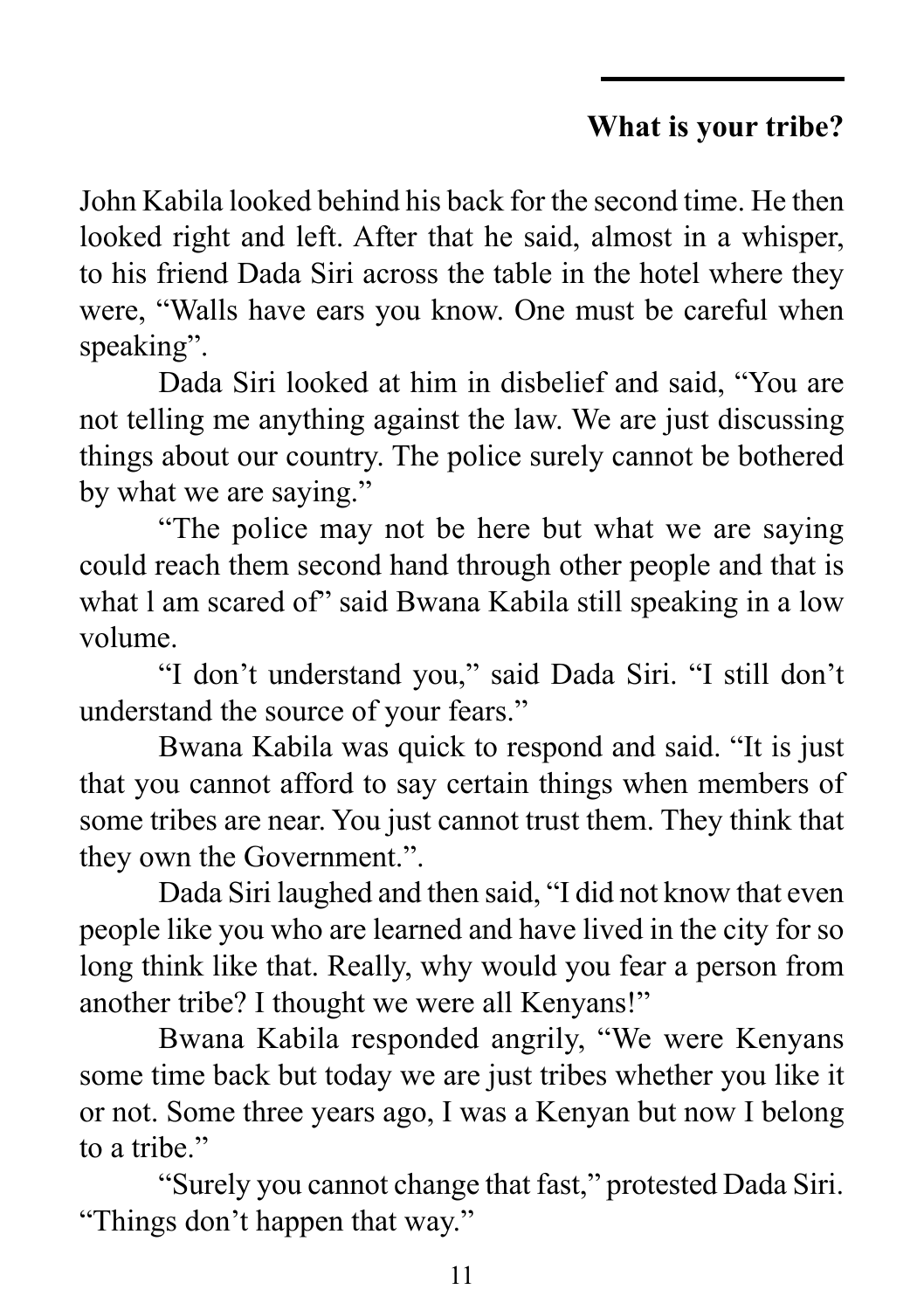

"You talk as if you don't live in Kenya," responded Bwana Kabila. "It is not as if you have not been listening to what politicians have been saying. They have been threatening members of certain tribes with violence if they dare visit leave alone live in certain areas."

"That is mere political talk," cut in Dada Siri, "Politicians can say anything."

"What do you mean? They have not been just talking. Don't you know that some people have actually been killed in the past because of that political talk? Is it not true that some Kenyans were turned into refugees just because they belong to some tribes. Members of my tribe were victims."

Dada Siri nodded and said, "It is true that is what happened but is it good enough reason for you to start thinking in terms of tribe. You will be behaving like one of those politicians who spread messages of war if you do so!"

Bwana Kabila protested, "Do I have a choice? I have been forced to be suspicious of people from certain tribes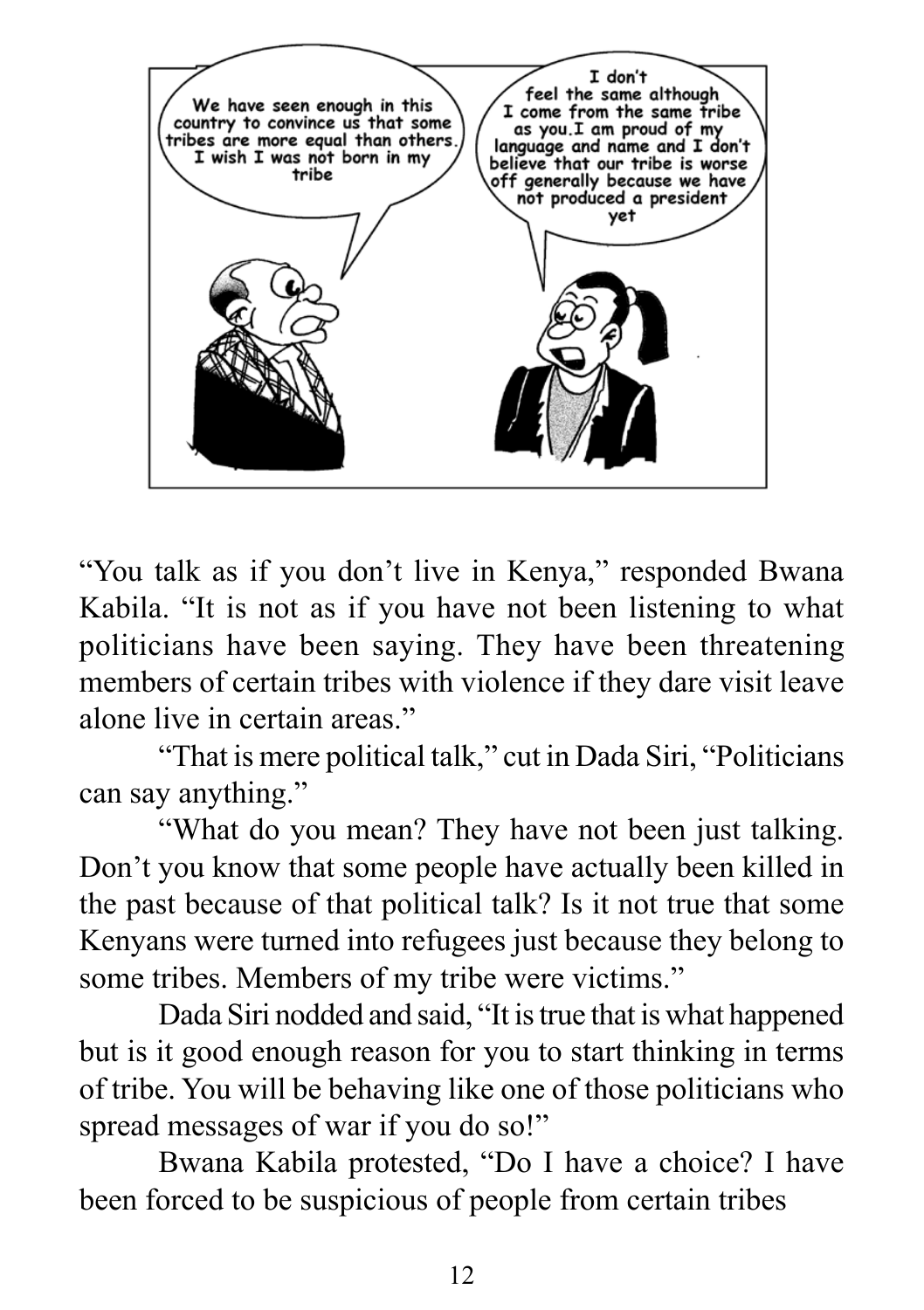because members of my tribe have been victimised. I am sure other people feel the same particularly of those tribes who are being told that they will be victimised because they support certain parties."

At that moment, Binti Taifa entered the hotel. She was a good friend of Dada Siri and immediately joined the two. The moment she was introduced, Bwana Kabila excused himself to leave although he had not finished his meal.

Dada Siri immediately realised what the problem was and said, "Bwana Kabila, you have no reason to fear Binti Taifa here. She is a trusted friend although she is not from our tribe."

Binti Taifa thought that she had intruded into a private conversation and said she would leave the two to go on with their business.

"No, no!" protested Dada Siri, "You don't have to sit elsewhere. As a matter of fact it is good that you are here." She then looked at Bwana Kabila who by then looked embarrassed. She sought to reassure him and said, "Dada Taifa here does not belong to any tribe!"

Bwana Kabila looked baffled and asked, "What do you mean?"

"Exactly that!" replied Dada Siri, "Okay, she was born at a certain place and has a name which says she belongs to a certain tribe but she does not belong to a tribe. She is just like me."

Both Dada Siri and Binti Siri laughed but Bwana Kabila was not amused. He said, "It is not a secret that people from Binti Taifa's tribe are ruling today and they think that the country belongs to them. It is not a secret that they are eating and would like to eat for ever."

Binti Taifa reacted immediately and said, "Who? Do I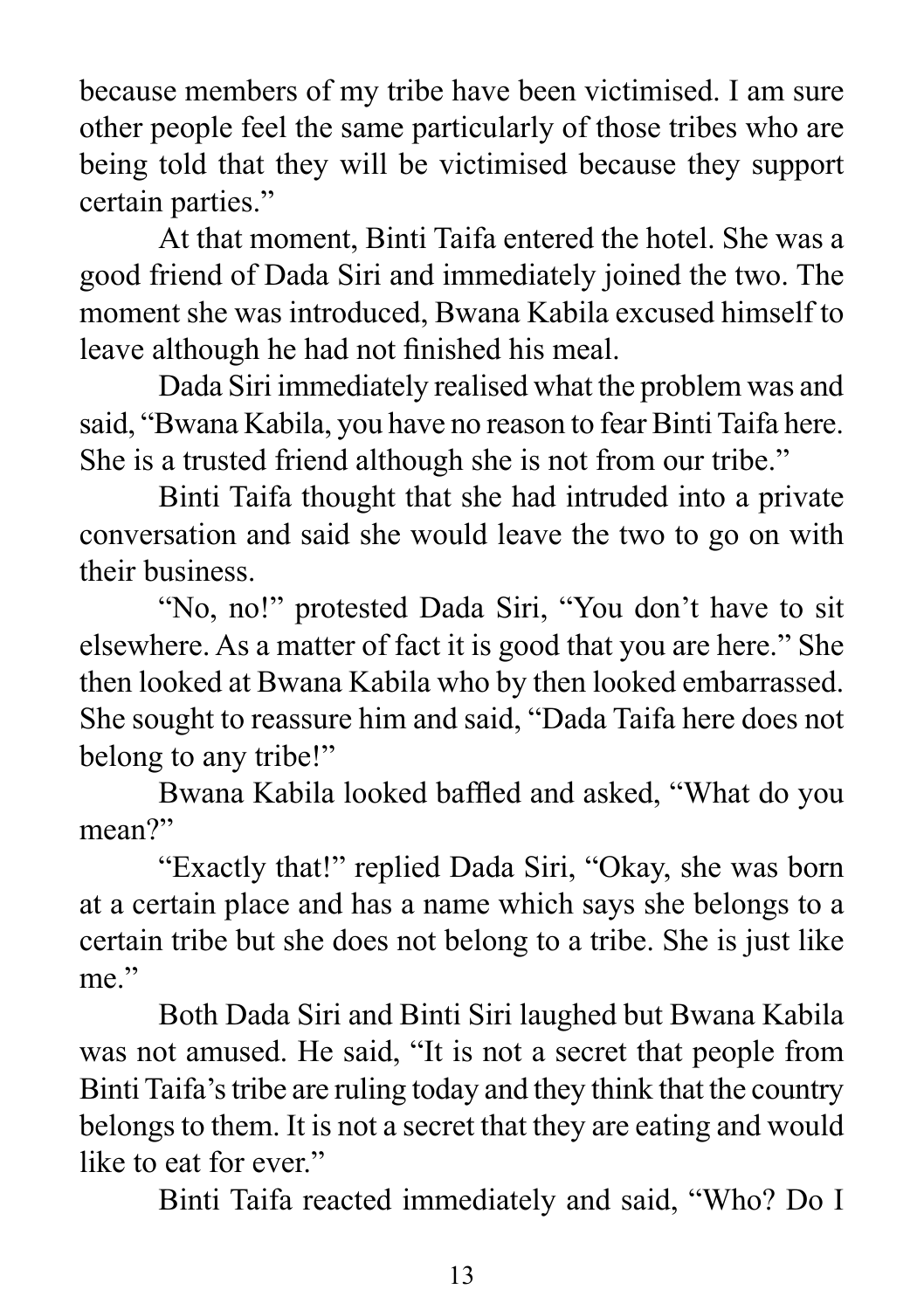look as if I have been eating? Look, I am just a mere clerk and I live on what I earn. It is barely enough to see me through the month. You might even be better off than I am."

Bwana Kabila replied,, "Alright, you may not have eaten but members of your tribe have been eating. Perhaps your chance has not come"

"Nonsense!" protested Binti Taifa - "That is the talk of the country but it is a lie. I agree that there are some people who have enriched themselves because our man is in power. But to say that a whole tribe has eaten is the biggest lie that I have heard in this country."

Dada Siri laughed and then said. "Some members of other tribes are saying that it is time they also ate. They are saying that the big seat in state house should move from tribe to tribe."

"I agree," said Bwana Kabila. "That is how things should be. Unfortunately some of us were born in the wrong tribe." Binti Taifa disagreed and said, "That is not true. There is no wrong tribe. At the same time, no one chooses to be born in a certain tribe. We have to be born somewhere and there is nothing we can do about it."

"I don't think so," said Bwana Kabila. "We have seen enough in this country to convince us that some tribes are more equal than others. I wish I was not born in my tribe."

Dada Siri responded,, "I don't feel the same although I come from the same tribe as you. I am proud of my language and name and I don't believe that our tribe is worse off generally because we have not produced a president yet."

Bwana Kabila reacted, "But just before Binti Taifa came we were in agreement that there have been tribal clashes in this country. We agreed that politicians have been war mongering against certain tribes. It certainly makes me feel hunted and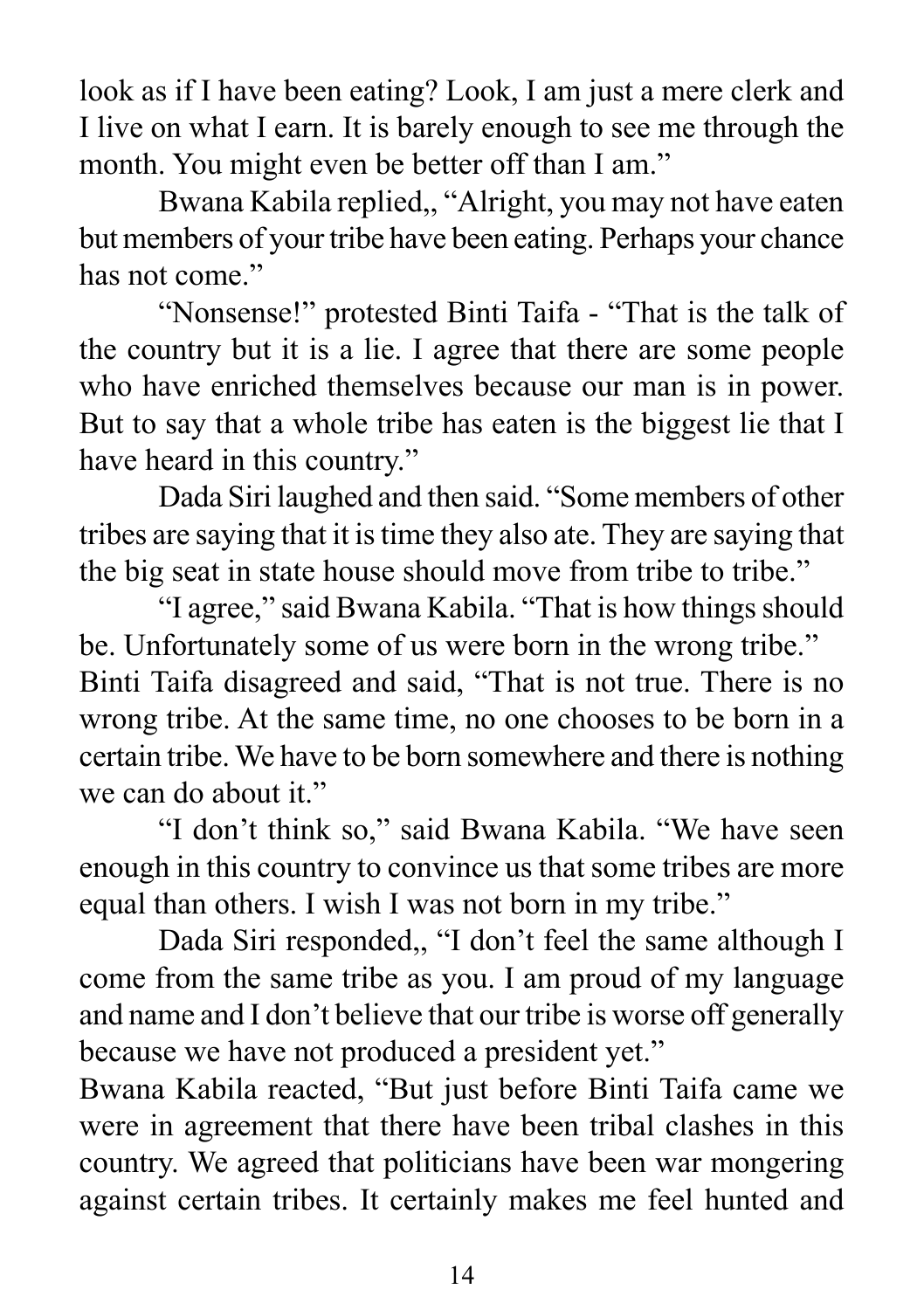suspicious of members of some tribes."

"I was not part of your earlier discussion," cut in Binti Taifa, "however, I agree with Bwana Kabila on that. Politicians have divided us on tribes. They have made us aware of our differences where there have been none."

"Whether it is the work of politicians or not," replied Bwana Kabila, "I just can't trust some members of certain tribes. They themselves don't trust us. Why should I trust them?"

There was a brief silence then Dada Siri said, "That is unfortunate but I will say this. I will say that the problem will end one day."

"Quite true. Quite true," agreed Binti Taifa.

"When Jesus Christ comes back to earth," said Bwana Kabila cynically.

Dada Siri responded, "Not that long although it is not something that can be done overnight. It will happen when those who get into positions of power understand that they are not justified to favour their relatives and members of their tribes."

"So you agree with me that the whole problem has been brought about by this business of 'eating' and therefore that people are being isolated in terms of tribe by those who want to 'eat?" said Bwana Kabila enthusiastically.

"It is so," agreed Binti Taifa. "It all has to do with sharing the national cake. It is all a matter of the stomach. It is not a matter of you being born on the slopes of the mountain and me being born in the desert."

Dada Siri spoke and said, "It is not unique to us. It has happened elsewhere with dire consequences in Rwanda for instance"

"But that was a case of short people cutting up tall people," pointed out Bwana Kabila.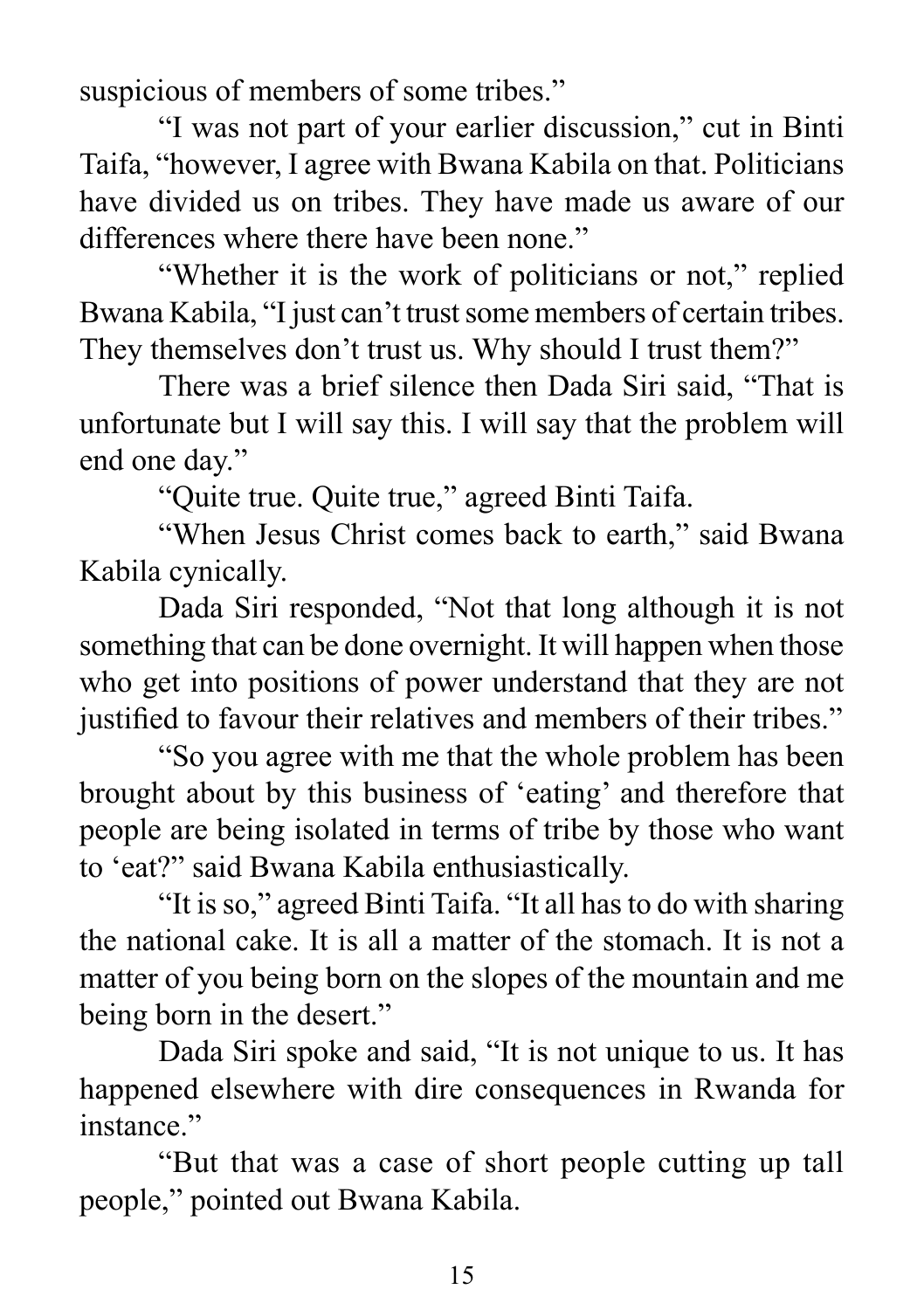Dada Siri and Binti Taifa laughed then the latter said, ,"It was nothing like that. It was all a matter of the national cake and God help us that we don't get there." "You mean we can get there?" asked Bwana Kabila in horror.

"Yes we can!" responded Binti Taifa, "If we don't heal the divisions early enough."

"God help us!" said Bwana Kabila still horrified. "Before we ask Him for help, let us help ourselves by fighting the forces that divide us," said Binti Taifa as she picked up her bag about to leave. The other two rose each lost in thoughts about what they had been discussing.

# **CONSIDER**

- 1. Have you ever felt like Bwana Kabila? If so why? If no, why?
- 2. What effects do you think there are to the nation when people behave like Bwana Kabila?
- 3. Describe the word "tribe" in your dialect
- 4. There is nothing wrong in being born in a certain tribe. Do you agree? Give your reasons.
- 5. Do you think that there is a difference in being proud of one's tribe and being a tribalist? Give your reasons.
- 6. From the story, what do you think are the causes of tribalism?
- 7. Name five ways in which tribalism could be eliminated in Kenya.
- 8. What are the similarities if any, between racism and tribalism? What are the differences?
- 9. Discuss ways in which different "tribes" can form a nation/state with no tribal biases.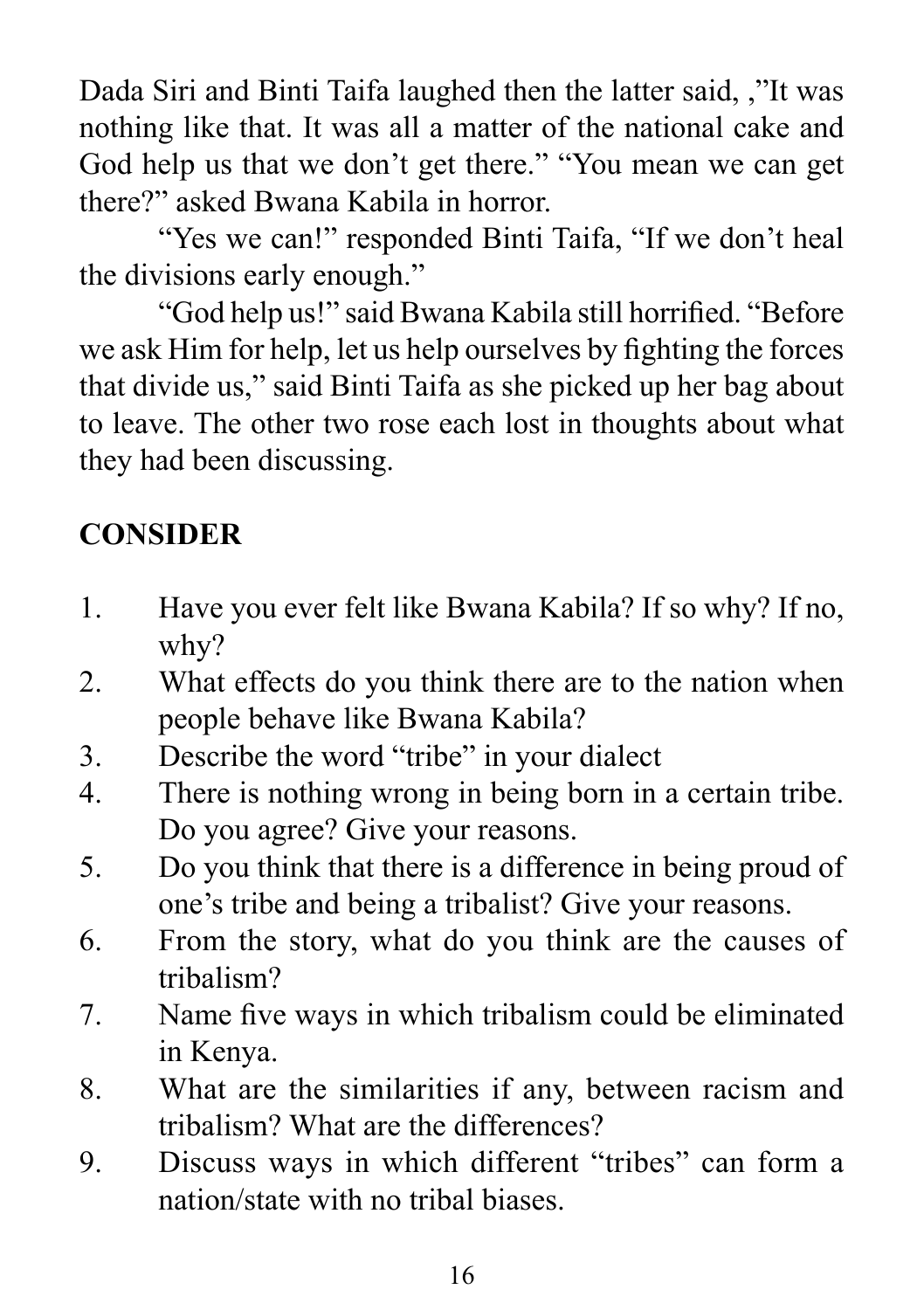# **Which is your faction?**

The small market of Vita was full of talk about the events of the day. The topic of the day were events at the local church in the morning and it was occupying the discussion at Bwana Porojo's tea kiosk.

"Can any one imagine," said Bwana Porojo with concern, "that a real pastor could carry a club in his cassock and dare use it on his rival?"

"But it happened," said Mama Kanisa who was sitting with Bwana Roho and Kijana Mfuasi at one of the tables. "We saw with our own eyes one pastor hit another one with a club. Two old men then went into full war."

"And the followers of the two camps supporting the rival pastors? Stones came from nowhere and two armies of the lord went into war," said Bwana Roho. Then he looked at Kijana Mfuasi and asked him, "On which side were you? On the side of Pastor Mambavu or Pastor Hasira?"

Before Kijana Mfuasi could reply, Bwana Porojo said with a laugh, "On which other side than that of Pastor Hasira? Don't they belong to the same clan and political party?"

Kijana Mfuasi came to his own defence and said, "It is impossible not to take sides in these matters. In any case when you see stone fly, you have to take a stand."

"A stone missed me by inches although I support neither camp," said Mama Kanisa. "How can they say that they are fighting on behalf of God?"

 "Tell me another," said Bwana Roho. "It is just that both want to lead in the name of God. Pastor Mambavu thinks that he is the right leader of our church because he is older than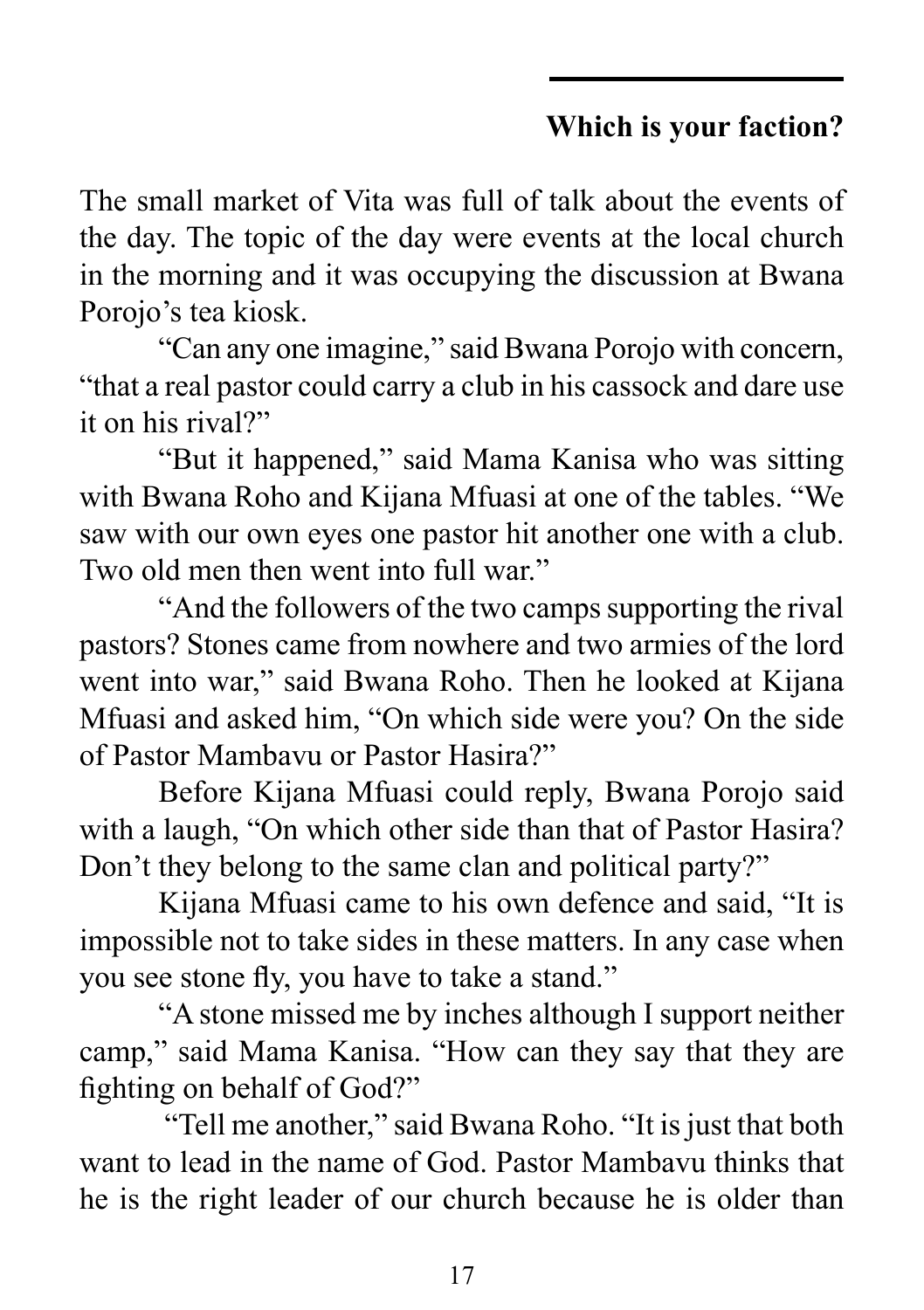Pastor Hasira"

"It is more than a matter of age difference," said Bwana Porojo as he poured out another cup of tea for Mama Kanisa. "It is hunger for power."

"And for what the congregation contributes on Sundays," added Bwana Roho with a laugh.

Kijana Mfuasi who was also the youth leader of a political party in the area said, "Bwana Hasira is the right person whatever you say. Even our political party supports him."

"For their own reason," cut in Mama Roho. "He comes from an influential clan that influences voters in his area."

"Can't they discuss the matter instead of encouraging the throwing of stones after all they are for the same God" asked Bwana Roho.

Bwana Porojo responded, "Haven't they tried that before with the bishop chairing the talks. They have failed."

"For a simple reason," said Mama Kanisa. "The bishop is biased. He supports Mambavu because they are of the same age."

"It is true," said Kijana Mfuasi. "The last time we tried to meet him as a delegation, he called us a mob and refused to listen to us. This is why this battle will be decided with stones."

"The chief has locked the church and so none of the two can claim it is theirs," said Bwana Porojo.

"But that does not solve the problem," said Bwana Roho. "It will not be solved before the matter is resolved either through stones or talks. Come to think of it, they are not doing nothing unusual. They settled matters through fists in parliament the other day."

"Oh yes," enthused Kijana Mfuasi. "They thought it was a better way of reasoning because words had failed!"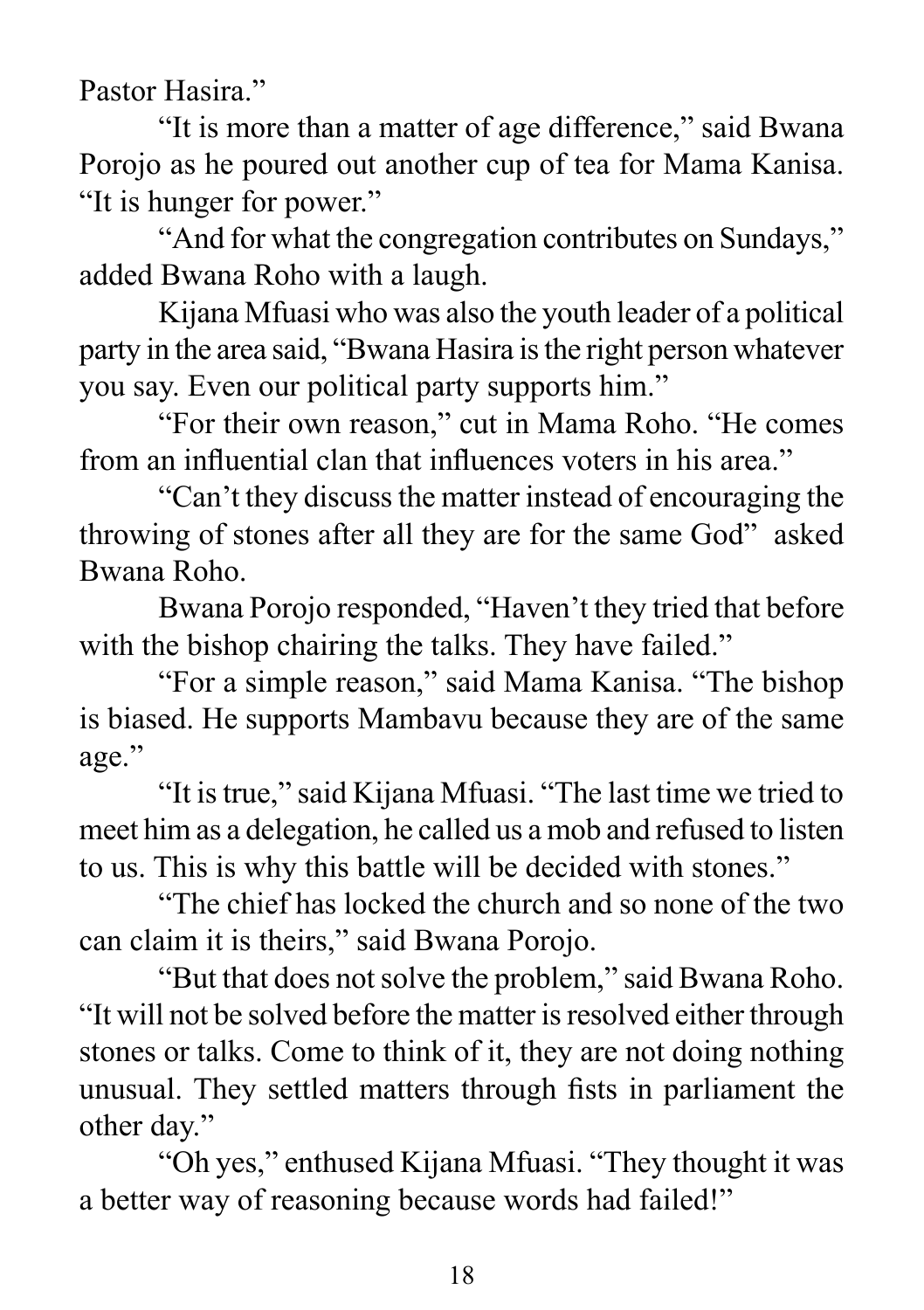

Bwana Porojo replied, "It is not that words failed. It is that they have made it impossible for words to work. How can they make words work when they consider themselves enemies just because they belong to different parties."

"There is nothing unusual there. Haven't we been seeing even relatives refuse to speak to each other because they belong to different parties. Didn't Mambo lose his lip to Ndomo's mouth when they were arguing about their different parties just the other day?"

Mama Kanisa was lost in other thoughts and decided it was time to make them public. She said, "While we fight in our church, the members of the other sect fish in our basket. The very thought makes me shudder."

Bwana Roho agreed and said. "And to think that their teachings will never take any soul to heaven certainly makes the devil celebrate. Ours is the true religion, or what do you think, Bwana Porojo?"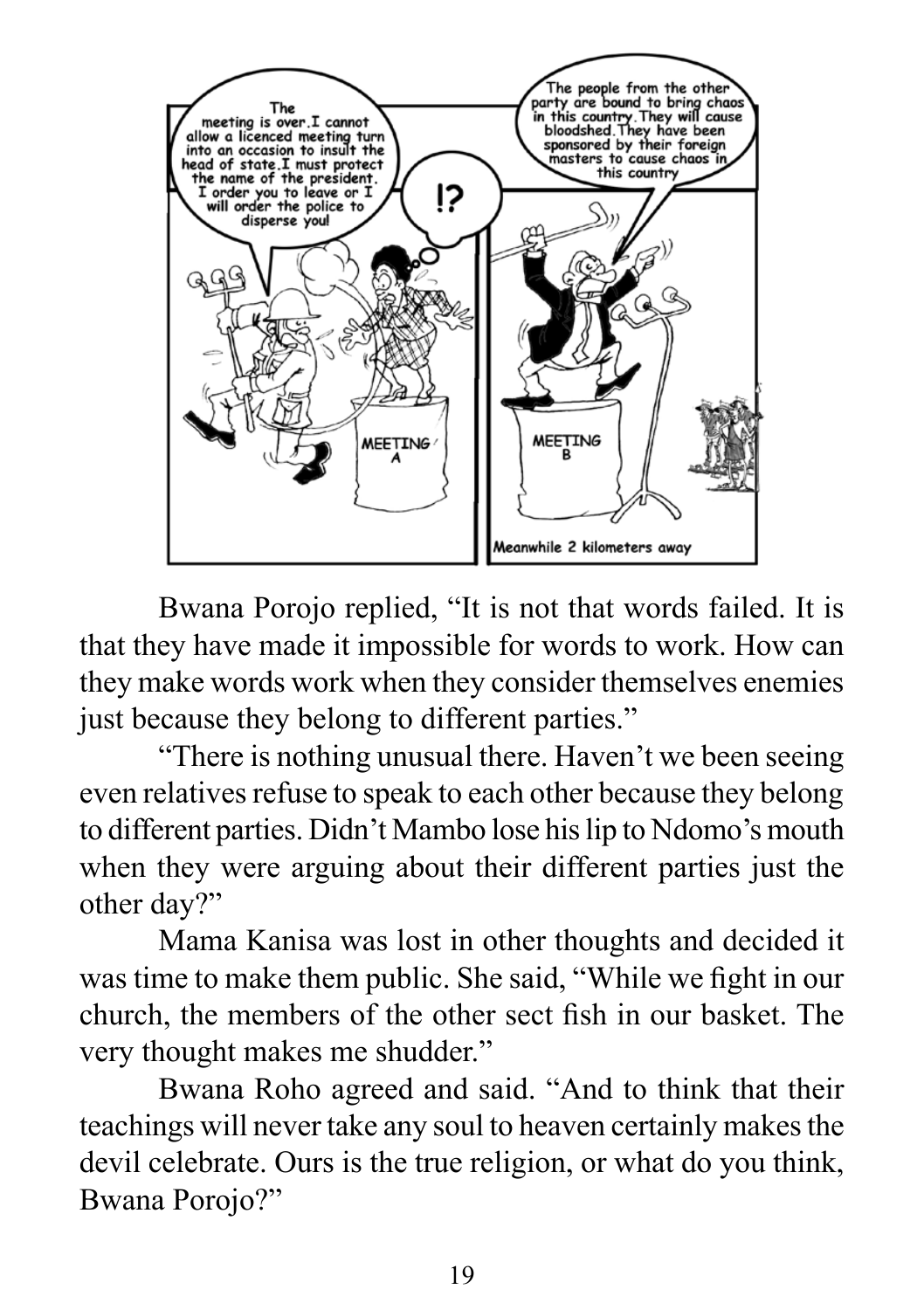"I am not quite an expert on matters of hereafter but I think that sect has as much right to fish in what you call your basket. That is freedom. They have freedom to fish and the fish are free to enter in whatever net they choose," replied Bwana Porojo.

"I hear that they worship the devil," ventured Kijana Mfuasi.

"No wonder they drum at night" added Mama Kanisa. "God help that they don't involve themselves in rituals that involve killing people."

As the discussion was going on a political meeting was taking place in the neighbouring village of Funjo. Mama Kura was on the dais addressing the crowd.

"This Government must give an account of its actions for the last five years. We have seen corruption grow. We have seen unemployment grow. We have seen crime grow. The head of the Government who is the President is accountable for this. I beg all of you not to give him votes in the next elections. I ask you."

At that moment, she was cut off by the District Officer, Bwana Tawala. He grabbed the microphone and announced, "The meeting is over. I cannot allow a licensed meeting turn into an occasion to insult the head of the state. I must protect the name of the President. I order you to leave or I will order the police to disperse you."

There was shouting from the crowd as Mama Kura tried to talk to Bwana Tawala. "Bwana Tawala," she protested, "This is a licensed meeting. I have done nothing wrong!

Bwana Tawala shouted back, "I have cancelled the meeting because you have insulted the President. How can you heap false accusations on him while I just listen. I can have you arrested for causing disaffection..."

"But Bwana Tawala! I was just speaking the truth..."

"Truth that is likely to cause disaffection!"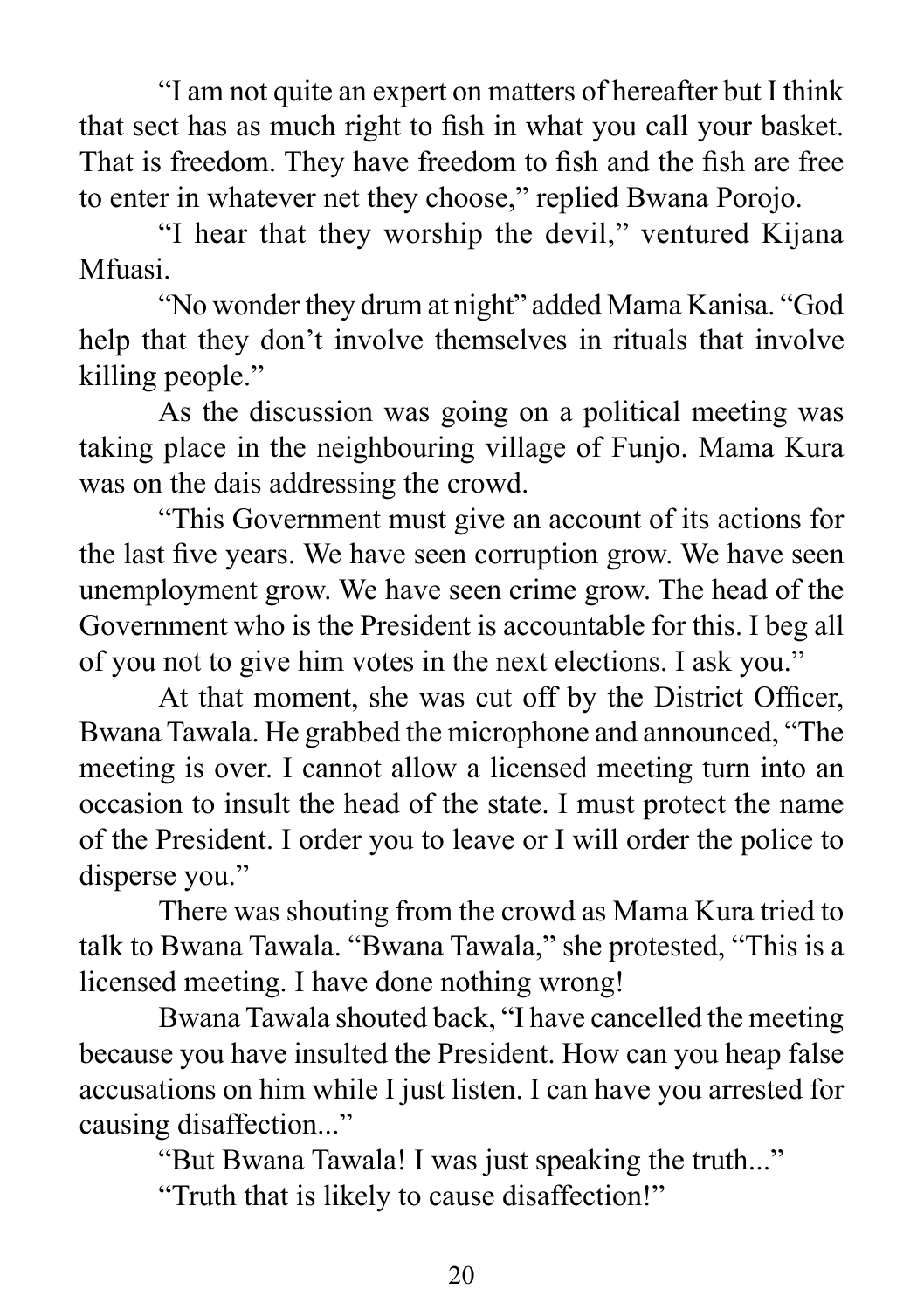As the two were arguing, the police started dispersing the crowd.

 Two kilometres away, another political meeting was going on. Bwana Mheshimiwa was speaking from a dais where there were also some administration officers.

"The people from the other party,,," he said through the microphone, "are bound to bring chaos in this country. They will cause bloodshed. They have been sponsored by their foreign masters to cause chaos in this country."

"That is why I urge all peace-loving people not to listen to them. They have nothing to offer except chaos. Look at their leader. He drinks from morning to evening. He is also a tribalist of the worst order..."

# **CONSIDER**

- 1. From the story, what do you gather are the main causes of wrangles in churches and other associations? What are causes from your own experience?
- 2. After reading the story, why do you think reconciliation is sometimes difficult?
- 3. If you were told to reconcile the two fighting church groups in the story, what practical steps would you take?
- 4. What do you think has shaped the attitude of Mama Kanisa to the other sect?
- 5. Do you think Bwana Tawala is justified to stop the first political meeting? Give reasons for agreeing or disagreeing. Why do you think such things happen?
- 6. What do you understand by "constructive criticism"?
- 7. Why do you think the second political meeting was not stopped?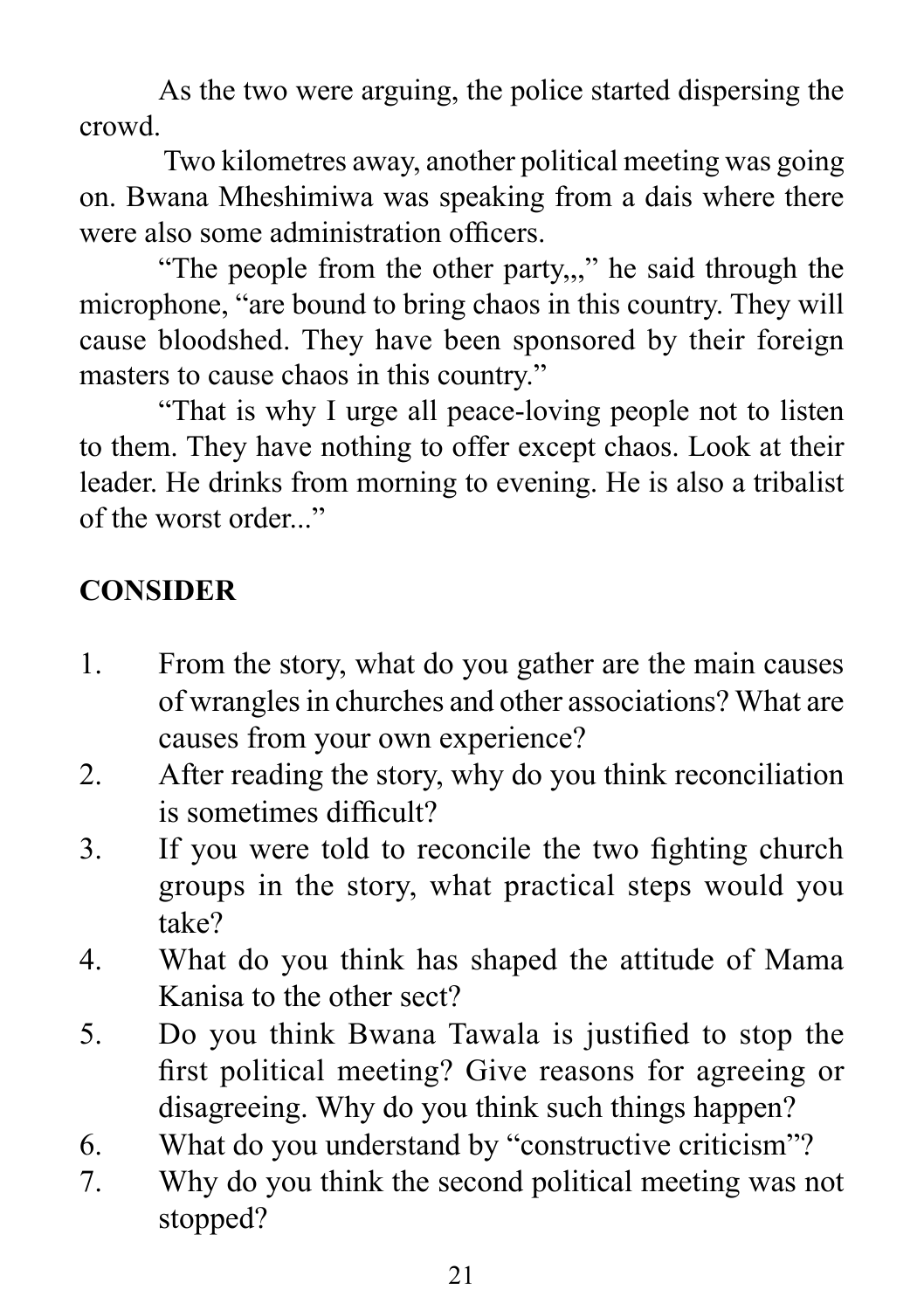- 8. What do you think are the consequences of the utterances made at the second meeting and what is reported in the radio broadcast recorded above?
- 9. What can stop the kind of thing reported to have happened in parliament as reported in the story?
- 10. List possible causes and effects of intolerance as brought out in the story.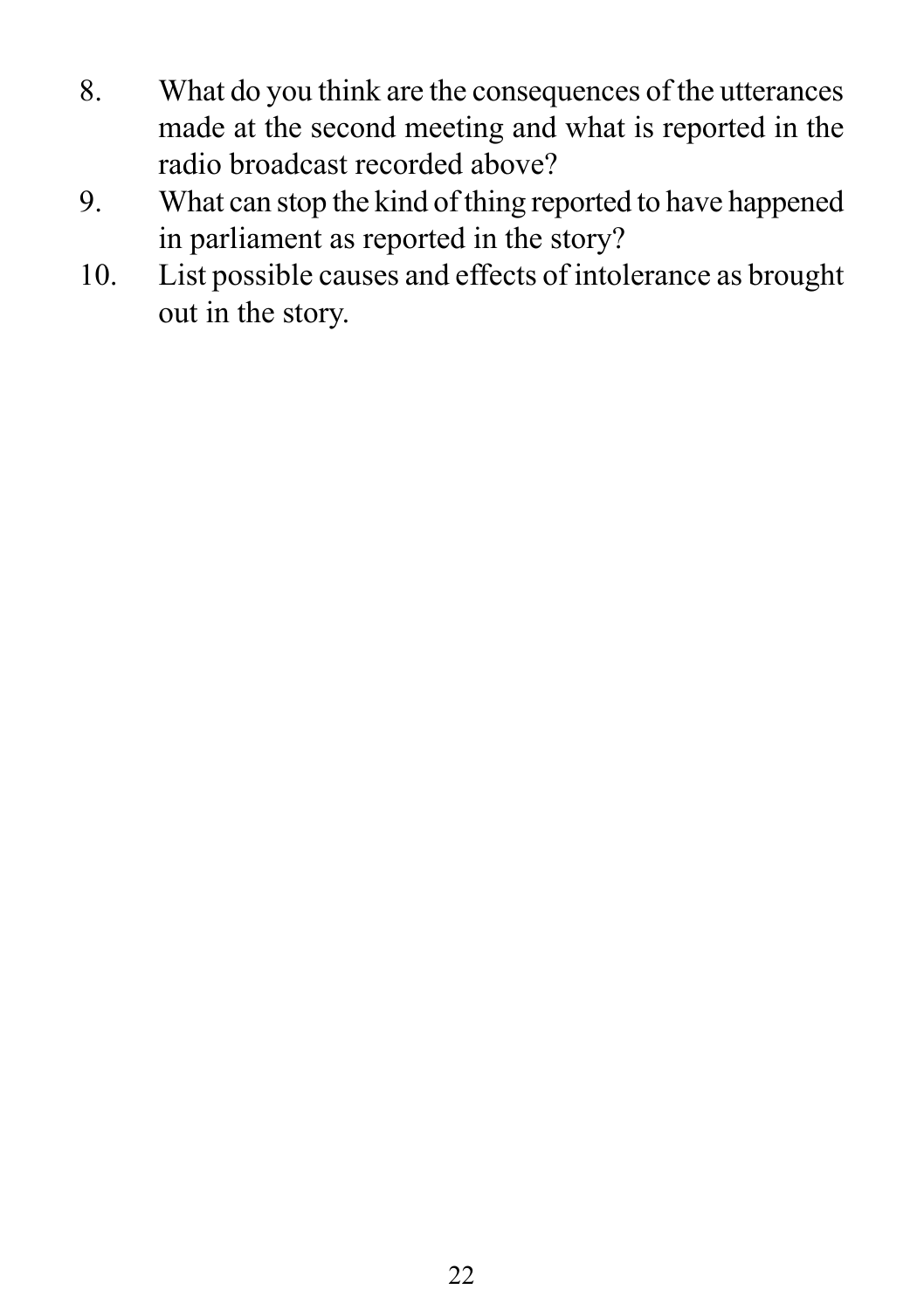# **Your Brother's Keeper?**

The Matatu travelling from Kangemi in Nairobi to town centre that morning was very crowded. It was steamy and music was blaring from two large speakers. It was impossible to be heard above the noise.

After a short while, a man who was holding a Bible managed to shout loud enough to be heard. He was one of the standing passengers and was demanding that the music be switched off .

He was joined by other speakers who were also demanding that the music be either stopped completely or be toned down. The protest of the passengers soon bore fruit and the matatu driver switched off the music while grumbling.

A short while later the man who was holding the Bible started preaching. He was shouting at the top of his voice, his neck muscles threatening to burst. He was promising everlasting fire to those who failed to repent instantly.

Soon there was grumbling in the matatu. Somebody out shouted the preacher and said that he was being a big nuisance as the music that had been put off.

"But he is preaching the word of God," said another passenger. "Trying to stop him from preaching is going against the work of God and that is evil."

Another passenger supported the first one and said, "Look here, suppose all the smokers in this matatu decided to smoke. All the non smokers would complain. This preacher is disturbing our peace the way smokers would if they decided to smoke."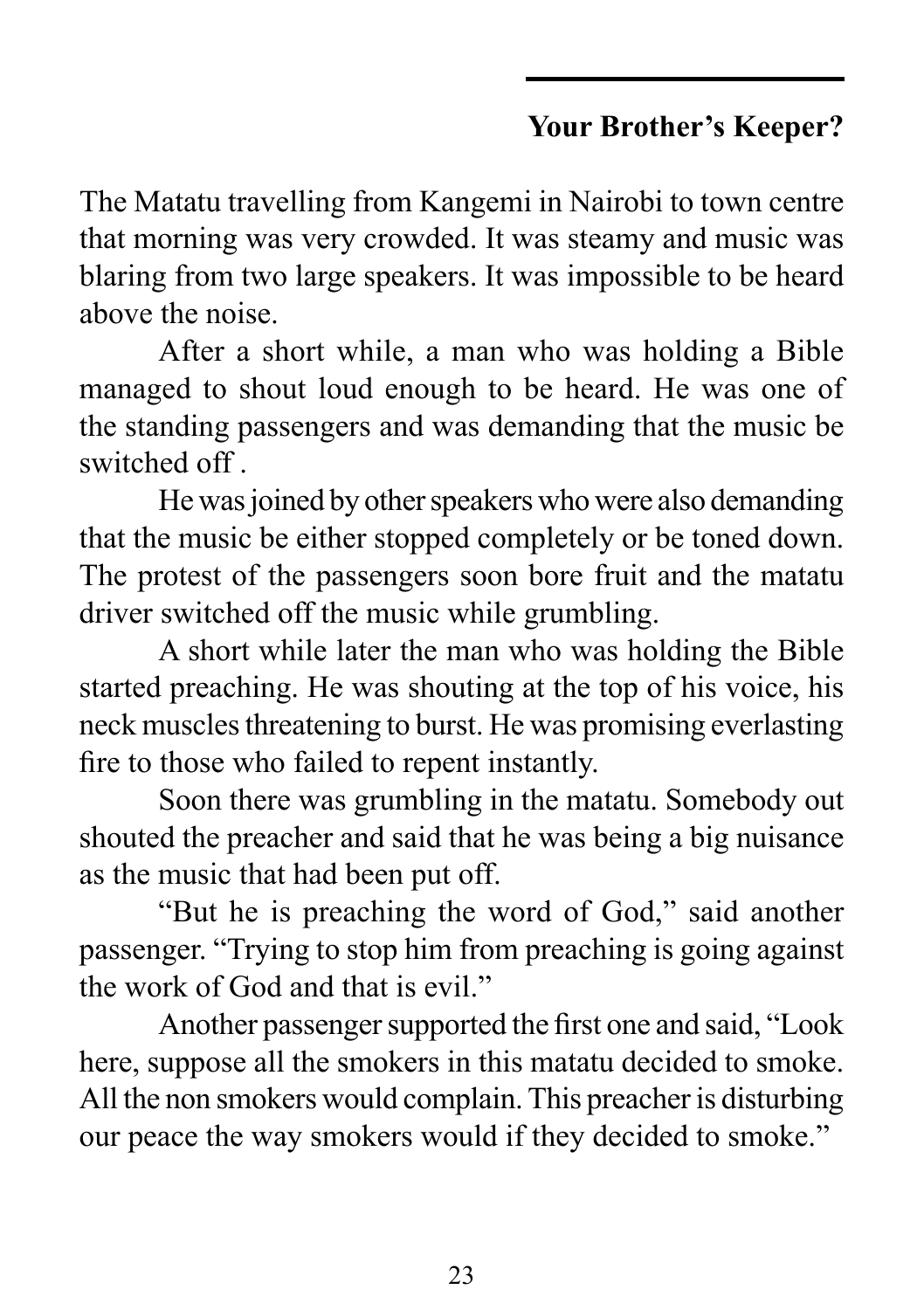Yet another speaker spoke and said "If he does not shut up, I will start shouting the virtues of my political party at the top of my voice. I, too, have a right to shout if this man has the right to continue."

The preacher kept quiet and soon only normal conversation could be heard in the rnatatu.

"You are stepping on me," said one passenger to another. The other responded, "You are doing worse. You are leaning on my child. Why aren't adults considerate about children in matatus."

Three seats away from where the two passengers were, Ndugu Msafiri told Dada Mwenzake, "You hear people complaining about being stepped on and so on while it is they who choose to enter crowded matatus. If they didn't do so, there would not be overcrowding in matatus."

Dada Mwenzake replied,' "It is all because of the problems of transport in this city. If there were more buses and matatus, we would not have to be carried like cabbages in these matatus<sup>"</sup>

"I agree," said Ndugu Msafiri, "however, we are also part of the problem. Because we agree to be carried this way, the matatu people feel encouraged to pack us in their vehicles until they almost burst. We have to learn to say no to this ..."

"You can say that because you are self-employed," protested Dada Mwenzake. "Try to explain to your boss that you were late because you decided not to ride in a full matatu. You will be sacked."

Ndugu Msafiri said he agreed with that statement and added, "We have to start somewhere. Just imagine if we had not protested against the music. It would still be assaulting our ears. We took action and so the music stopped. We have to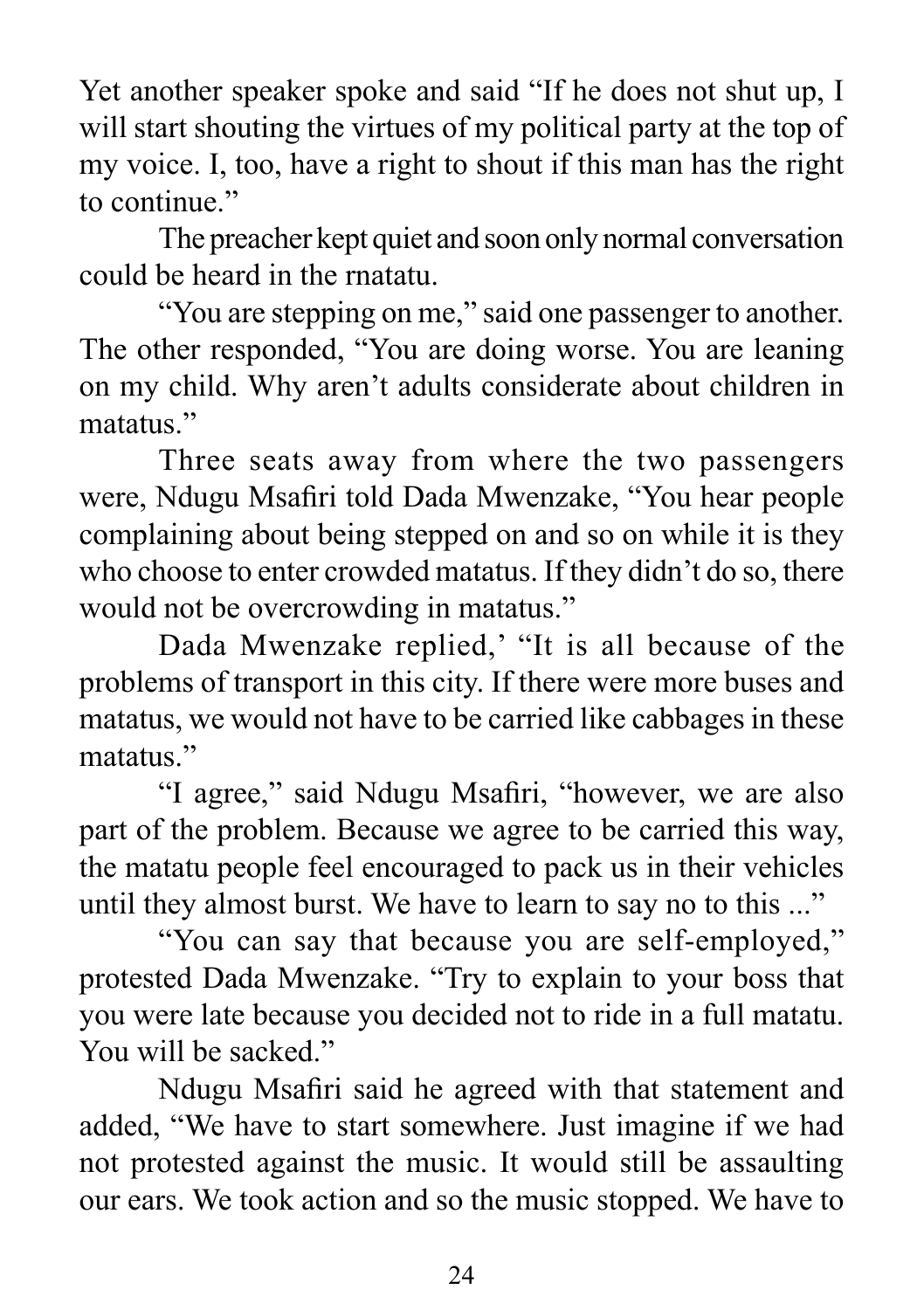stop this overloading by refusing to get into full matatus when we can. We are the sufferers so we have to save ourselves."

Dada Mwenzake said, "That is very true but how many people are willing to dare? I can bet you that at this moment, there are people who are suffering in a matatu with loud music because they are not bold enough to raise their voices against it.

"You are right," responded Ndugu Msafiri, "we suffer in silence when..."

At that moment, the matatu was flagged down by the police and the tout shouted, "Every one standing down! Bend your heads so that the police don't see you." The standing passengers bent their heads as the tout went out to negotiate with the police.

Ndugu Msafiri whispered to Dada Mwenzake, "You see what I mean? We are like sheep. Even the man of the Bible has agreed to bend. Those who are supposed to lead us in saying no are the first to say yes."

Dada Msafiri nodded her head in agreement and the matatu continued on its way to town centre. At Westlands, a passenger who wanted to alight said his pocket had been picked and so he could not raise his fare.

The conductor told the driver to keep the vehicle stationary until the man had paid. In the meantime, he was calling the passenger a con man and threatening him with dire consequences if he did not produce his money instantly.

The passenger soon turned his pockets inside out in desperation. Some passengers were now complaining that they were being delayed and demanding that the man pay up and stop wasting their time.

The conductor was also getting worked up and held the passenger by the scuff of his neck. He slapped him, threw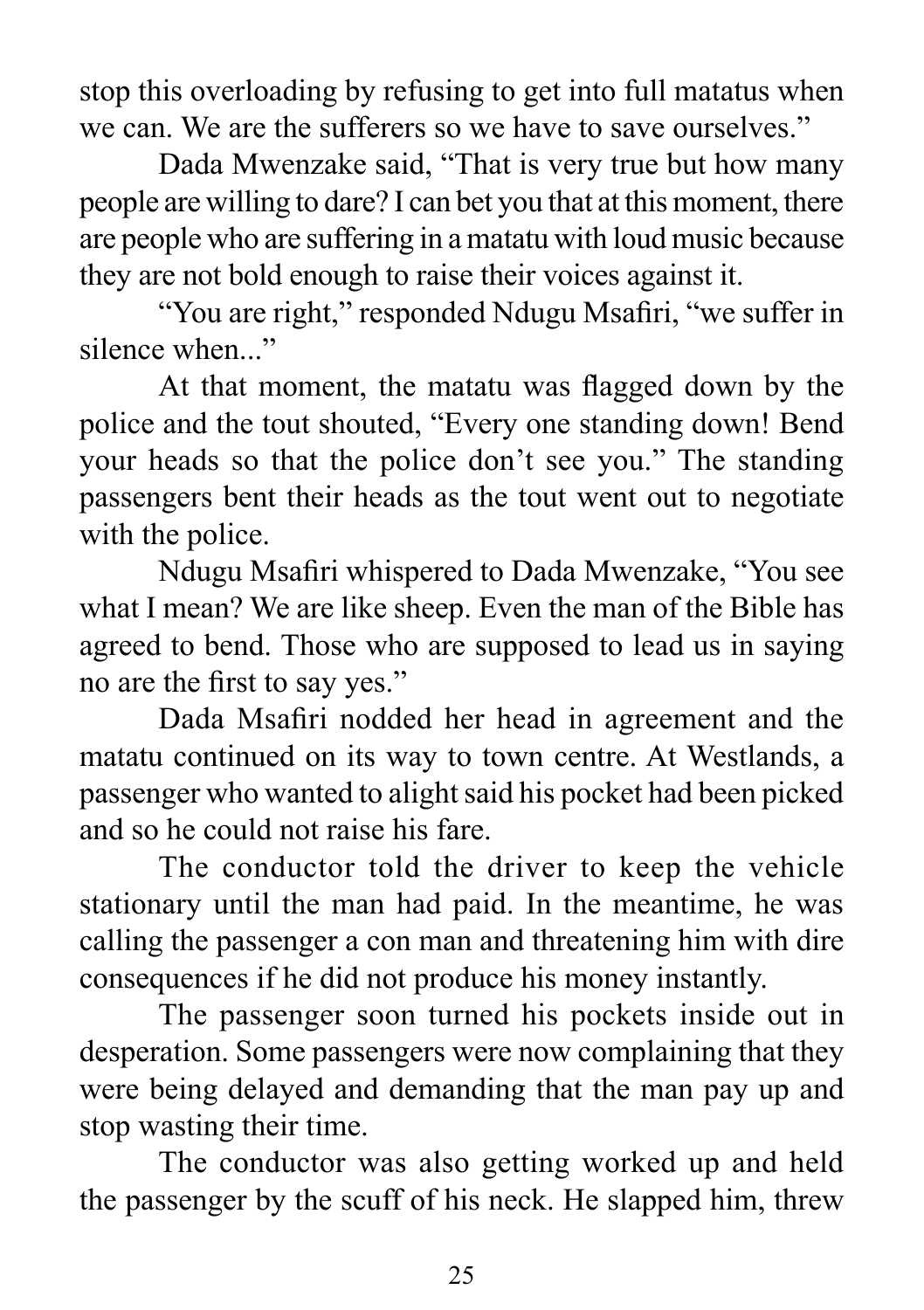him out of the matatu warning him never to try his con tricks again.

As the matatu started off for town, some passengers were congratulating the conductor while others were condemning him. Dada Mwenzake said. "I can see your point better now. None of us raised a finger when that passenger was being molested when it was in our power to help. Even you who has been talking about such things."

"I did not say that I am not part of the problem. I am indeed part of it because I am aware that I should do something but instead just watched. I am as guilty as the next person," confessed Ndugu Msafiri.

The two got off the matatu when it came to its destination in town and they meandered round a huge garbage collection.

Dada Mwenzake held her nose as she spoke and said: "This city will sink under the weight of garbage one of these days. Why do we have councillors and a mayor for that matter if they cannot manage garbage collection in the city? This is a great shame. Remember we also pay service charge."

"Why should we complain and we are the ones who elect the councillors? We are also the ones who pay the service charge without complaining," replied Ndugu Msafiri.

"I think we have all given up because there is nothing we can do," said Dada Mwenzake. "When they want our votes, they claim that they will not rest until the city is clean. Wait until they get into power and it is another story. As of service charge, there is nothing we can do but pay it."

"Perhaps we elect the wrong people and after they get into power, we don't ask them any questions," responded Ndugu Msafiri. "We pretend that all is well when it is within our powers to demand action from them. For instance, what is so difficult in a delegation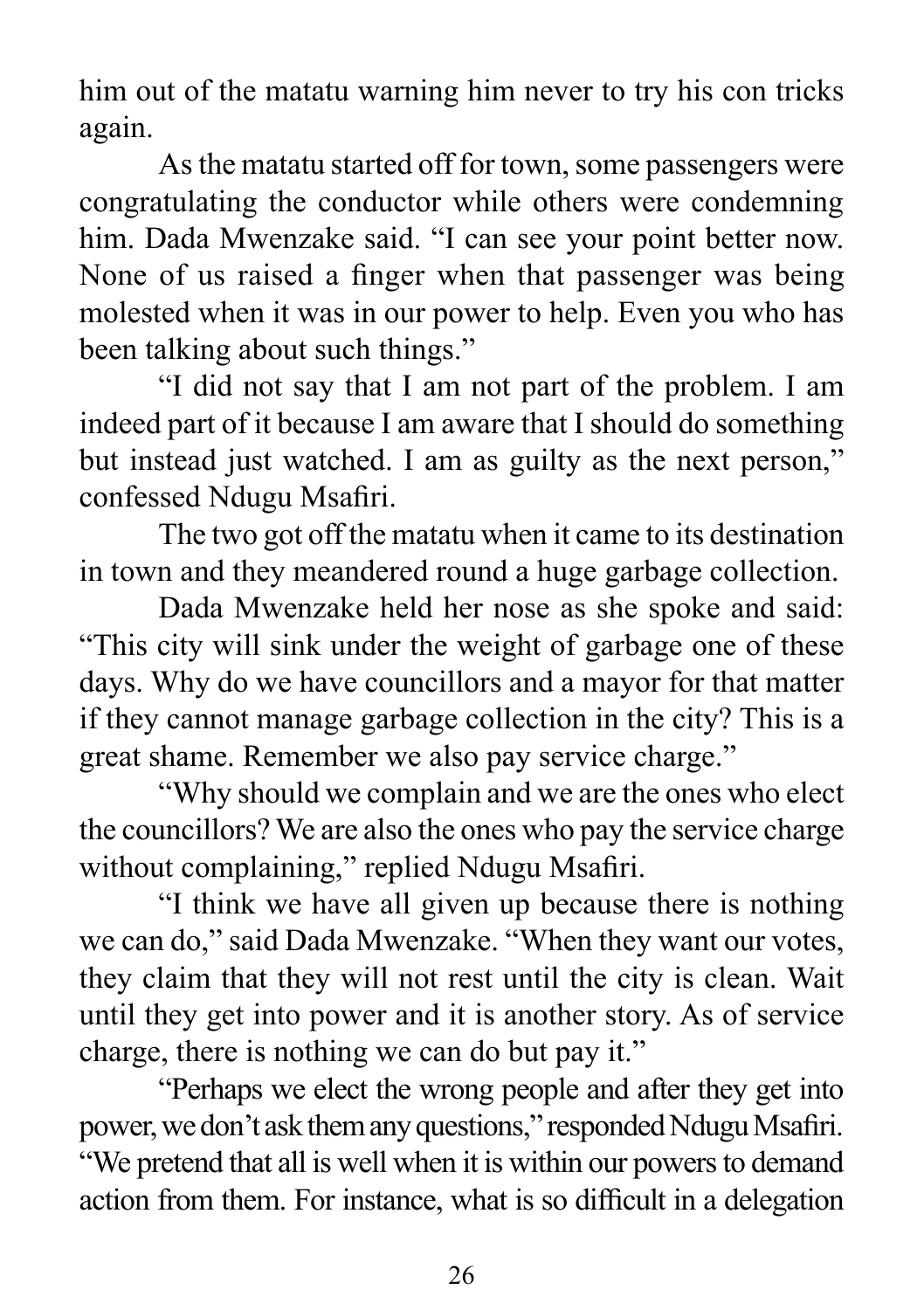going to a councillor and telling him in no uncertain terms that he will not get votes if garbage is not collected in his ward?"

"That is easier said than done," replied Dada Mwenzake. "People say that they are too busy to chase a councillor who is also too busy to be found."

"Unless we become less busy, we shall not get any action from the people in City Hall. We have to get busy with such actions as refusing to pay service charge. We have to say no..."

"Now you are becoming dangerous," Dada Mwenzake protested. "That kind of talk comes out of mouths of politicians who don't care about their utterances."

"No! No!" Ndugu Msafiri protested in return. "It is a practical solution to a real problem. We stop paying service charge and some sense will get into the heads of those in City Hall. I mean if business people along this street refused to pay the charges until this road is repaired, there would be some action"

"Perhaps," said Dada Mwenzake

# **CONSIDER**

- 1. If it does not affect me, then it does not matter. Is this a fair statement on the attitude of Kenyans when things go wrong? Explain your answer.
- 2. Give other examples where protest by the affected people would bring action as in the matatu.
- 3. Do you think the preacher was in his rights to preach in the matatu? Explain your answer
- 4. What does the fact of the preacher agreeing to bend when he should have led by refusing to do so say about opinion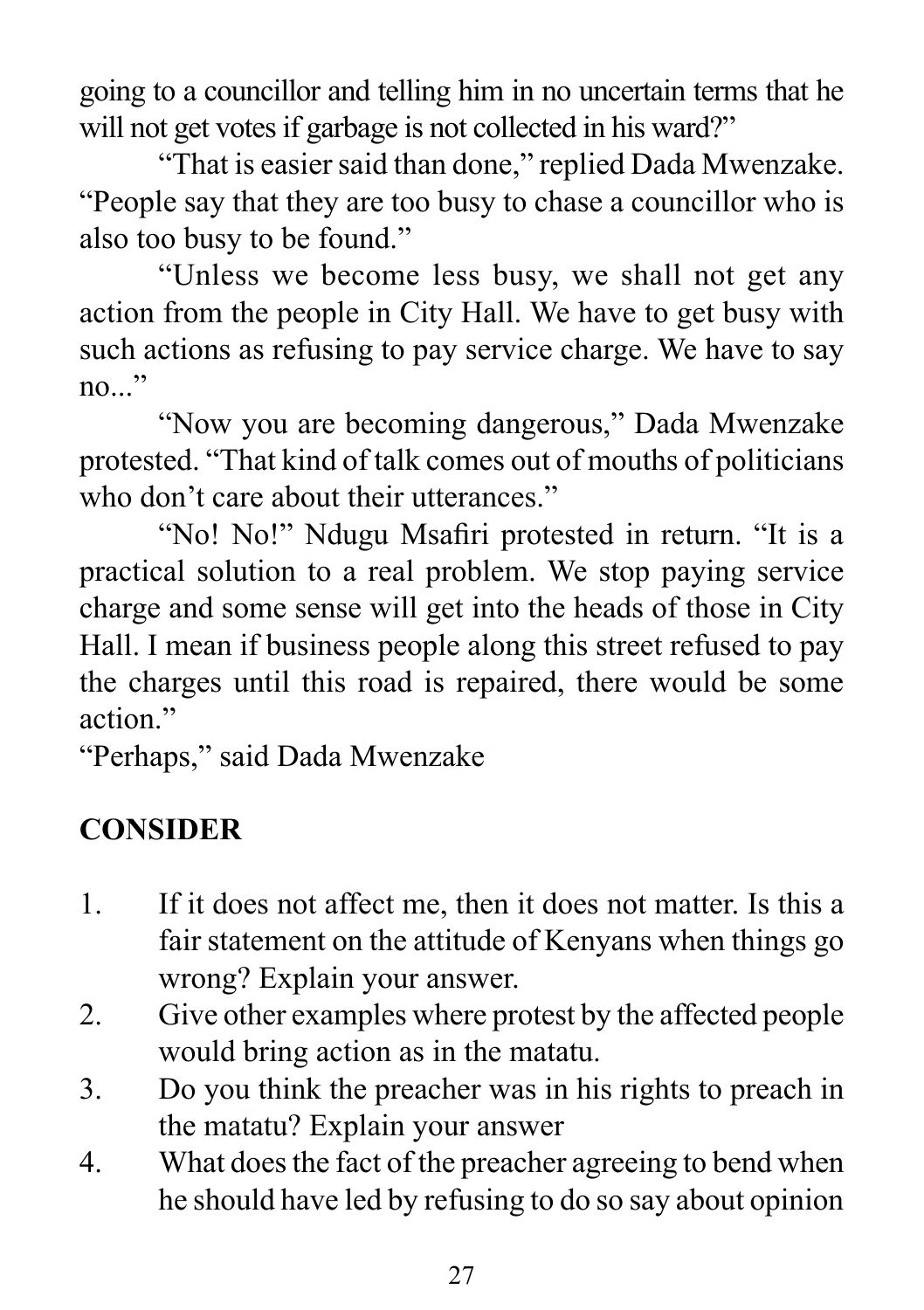leaders and role models in society? Give other examples of behaviour similar to that of the preacher.

- 5. Why do you think that Kenyans don't protest and don't take action when they should to demand for their rights?
- 6. Suggest organisations that could be formed by Kenyans to demand services where there are none and to better those that still exist. Suggest ways in which they could demand for those services.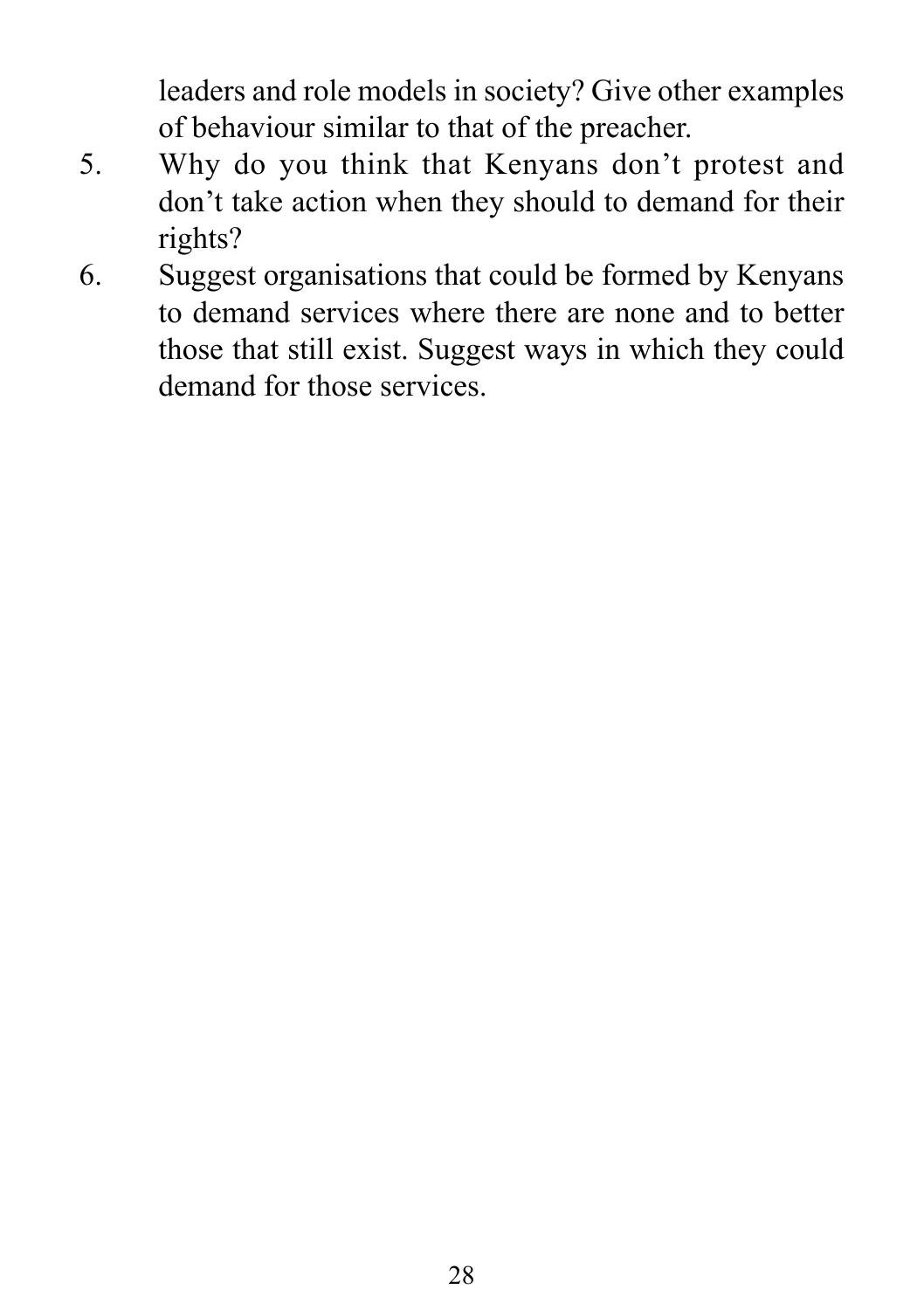## **The Lesser Beings?**

As usual the group was gathered at teacher Odhiambo's kiosk to listen to the evening radio broadcast. The news that was on the air at that moment caught the attention of all.

The broadcaster was saying: "Angry villagers from Nyalenda sub-location in Kisumu town yesterday stripped naked five middle aged women accusing them of dressing indecently. The villagers accosted the mini-clad women, who were going to church, and demanded to know why they were dressed in a manner likely to attract rapists and also expose young girls to immorality."

Some of those gathered laughed then Msema Yote said, "They surely deserved it. It will teach them a lesson or two about dressing. If some of those women are allowed to dress the way they like, they will go naked one of these days."

"I agree totally," said Mama Leso. "They have no sense of shame. They wear skirts that are the size of thumbnails in broad day light and expect the world to clap."

"Nonsense," responded Ndugu Macho sounding annoyed. "Even if they went about dressed in nothing, what gives anybody a right to embarrass them? I mean, what right does anybody have to molest another just because they are dressed the way they are?"

"They were not molested. They were just disciplined. It is the duty of citizens to discipline others when they go wrong." Said Mama Leso.

Ndugu Macho replied, "Mama Leso, just put yourself in the position of those girls or even better, imagine that they were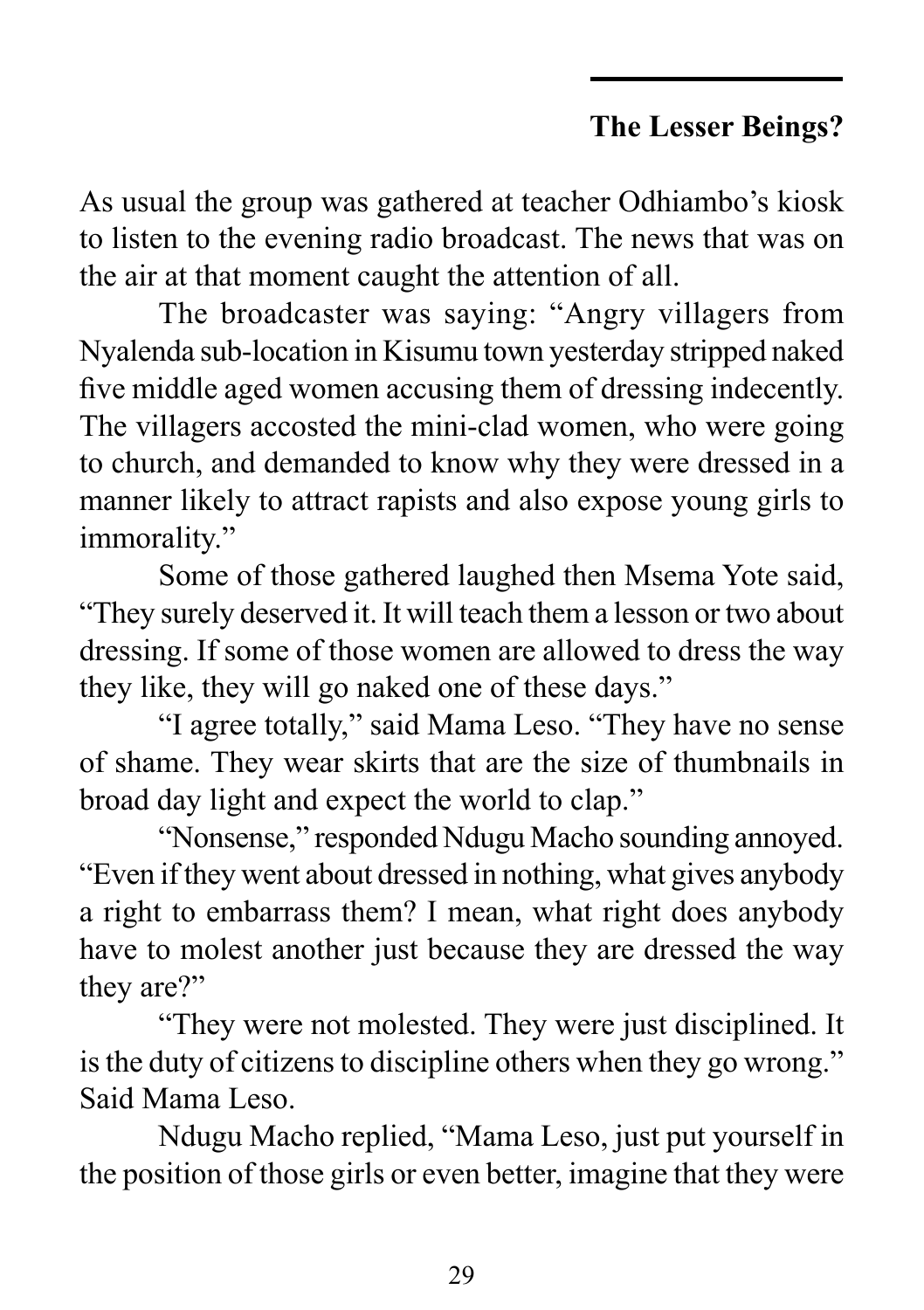your daughters. You certainly would not have said that if they were your daughters."

Mama Leso kept quiet and then Msema Yote said, "I wonder what would happen if five men walked naked or half naked. Would they receive such treatment?"

"Certainly not! They would not be touched. Nobody touches men even when they err!" said Mama Leso.

"That is precisely the point! " responded Ndugu Macho. "Those girls were molested because they were not men."

Mama Leso shook her head and said, "Why did I not think of it that way?"

"Because we assume many times that there is nothing wrong with assaulting women and abusing them. We beat them like drums just because..."

"What is wrong with beating your wife?" cut in Msema Yote. "It is part of African traditions to put some discipline in our women. They also don't feel very loved when we deny them a slap here and there."

"Nonsense," protested Mama Leso. "There is no woman who enjoys being beaten up. Saying that women think being beaten is a sign of love is foolishness!"

"Just as it is foolishness to think of our daughters in terms of cows in the name of dowry," added Ndugu Macho.

"Now you are going too far," protested Msema Yote. "Whether you like it or not, we shall not give our daughters free of charge."

"I agree with you," said Mama Leso. "When I was married, my father got goats from the father of my husband. I and my husband must also get goats for our daughter. It is a matter of I give you and you give me."

"I am not saying that giving dowry or taking it as such is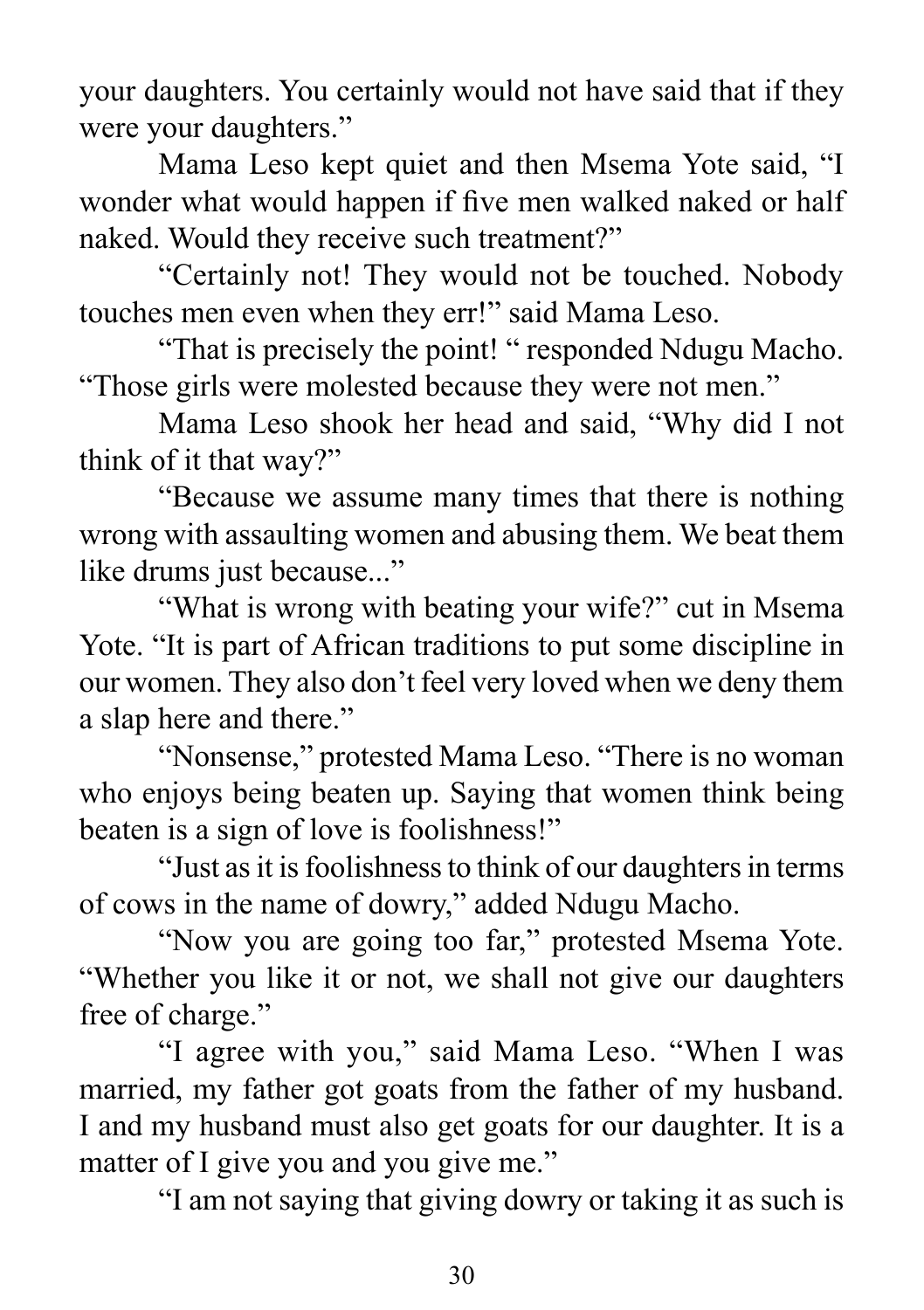bad. What I am saying is that it is wrong to think of our daughter as goods to be sold in the market place," responded Ndugu Macho.

Mama Leso said she agreed with that and added with a chuckle, "Like Baba Mlavi who demanded that he be paid a whole pick up for his daughter and she went only up to Form Two."

The group laughed then MsemaYote said, "At least he is better than Mzee Moja who married off his underage daughter."

"What could he have done?" asked Mama Leso. "He has ten children and his income as a watchman is small. At least he used the dowry he got to educate his three sons. The sons could not bring him dowry but now that they are being educated, they will help him when they get jobs."

Ndugu Macho shook his head and said. "That is what many people think and that is why girls who should today be in school are just house girls. Why can't parents educate girls and let the boys become house boys?"

"Impossible! Impossible!" Protested Msema Yote. "You educate girls and the next thing you know is that they are married! 'You go ahead and educate your girls but for me, boys come first!"

As they were talking Pastor Dada Kileo approached from a distance. Msema Yote said in a low voice, "That is the one who has made us stop going to church. How dare they ordain a woman priest? Women never came near sacrifices to our God before the white man came."

When Pastor Dada Kileo entered, they changed the topic.